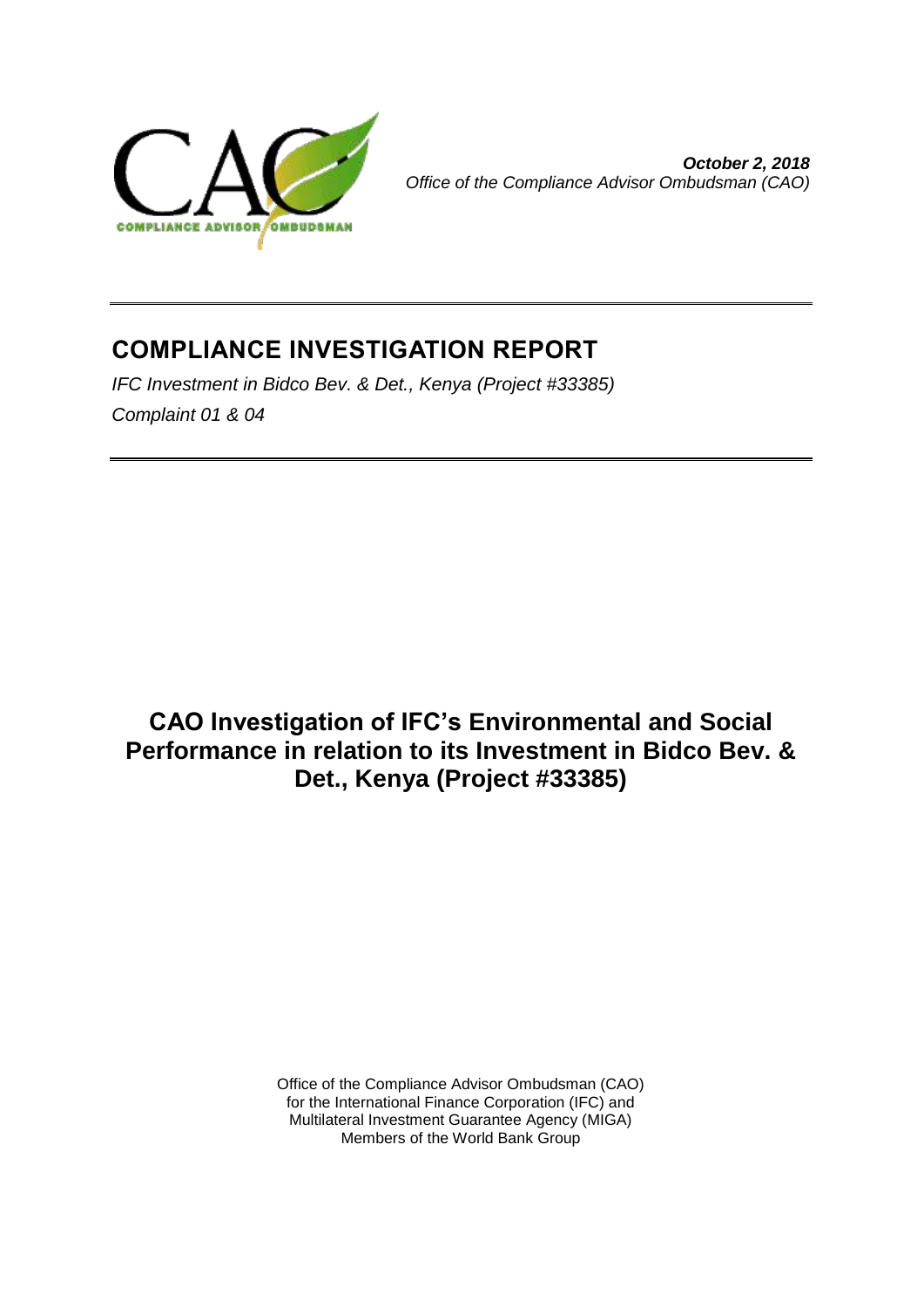### **Table of Contents**

| 1.        |       |  |  |  |  |  |
|-----------|-------|--|--|--|--|--|
| 2.<br>2.1 |       |  |  |  |  |  |
| 2.2       |       |  |  |  |  |  |
| 2.3       |       |  |  |  |  |  |
| 2.4       |       |  |  |  |  |  |
| 3.<br>3.1 |       |  |  |  |  |  |
| 3.2       |       |  |  |  |  |  |
| 3.3       |       |  |  |  |  |  |
| 4.<br>4.1 |       |  |  |  |  |  |
|           | 4.1.1 |  |  |  |  |  |
|           | 4.1.2 |  |  |  |  |  |
|           | 4.1.3 |  |  |  |  |  |
|           | 4.1.4 |  |  |  |  |  |
| 4.2       |       |  |  |  |  |  |
|           | 4.2.1 |  |  |  |  |  |
|           | 4.2.2 |  |  |  |  |  |
|           | 4.2.3 |  |  |  |  |  |
|           | 4.2.4 |  |  |  |  |  |
| 4.3       |       |  |  |  |  |  |
|           | 4.3.1 |  |  |  |  |  |
|           | 4.3.2 |  |  |  |  |  |
|           | 4.3.3 |  |  |  |  |  |
|           | 4.3.4 |  |  |  |  |  |
| 4.4       |       |  |  |  |  |  |
|           | 4.4.1 |  |  |  |  |  |
|           | 4.4.2 |  |  |  |  |  |
|           | 4.4.3 |  |  |  |  |  |
|           | 4.4.4 |  |  |  |  |  |
| 5.        | Annex |  |  |  |  |  |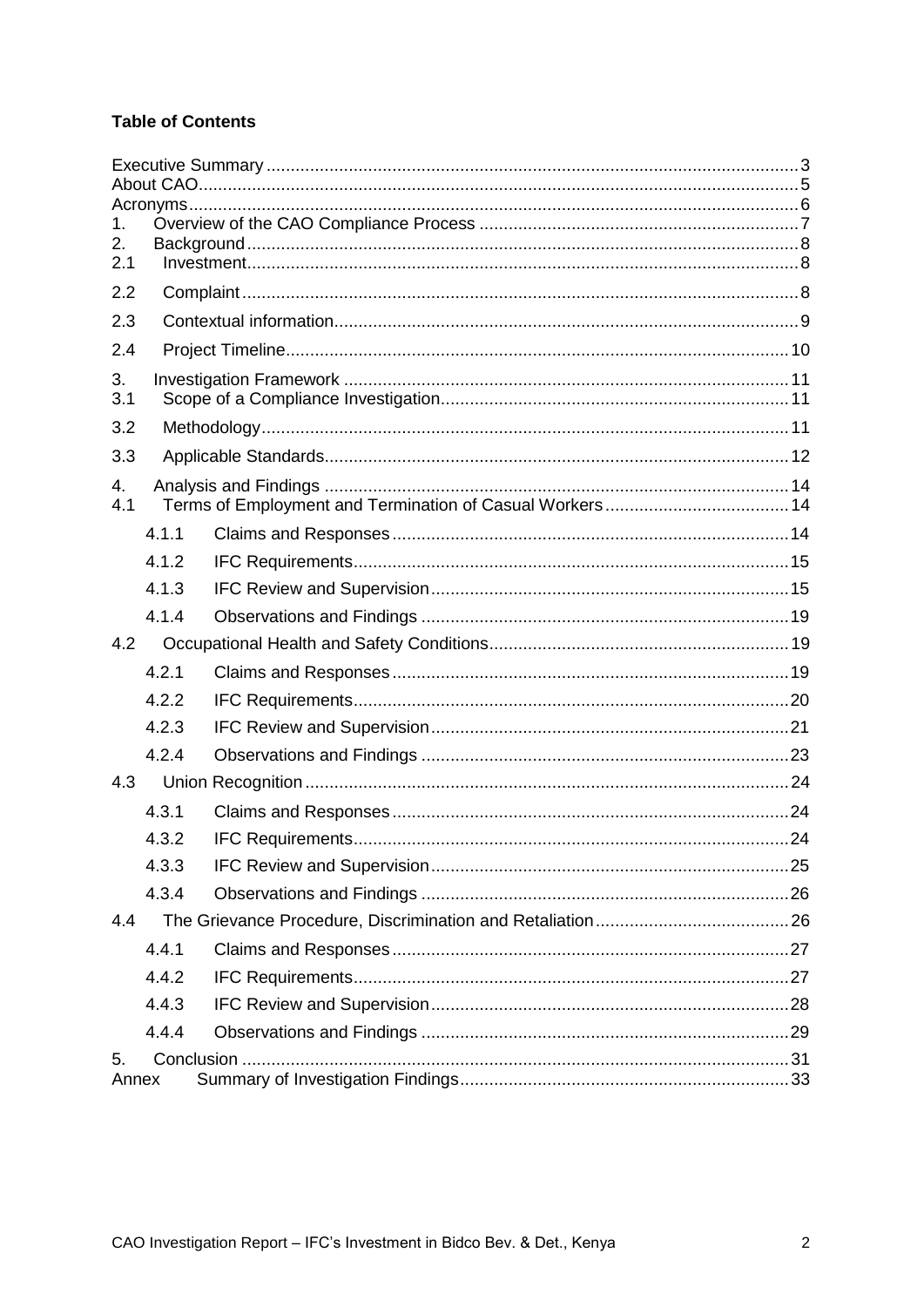#### <span id="page-2-0"></span>**Executive Summary**

In June 2016, CAO received a complaint regarding an IFC client, Bidco Africa Limited ("the client" or "the company"), and its operations in Thika, Kenya. The complaint was filed by a group known as Bidco Truth Coalition on behalf of current and former workers of the company. The complaint alleges violations of IFC Performance Standard 2 (Labor and Working Conditions). In May 2017, CAO received a second complaint filed raising similar and related concerns.

The client is a Kenyan private limited liability company, which makes and sells fast moving consumer goods (FMCG): cooking fats, edible sunflower, soybean, maize and palm oils, soaps and detergents, baking powder and animal feed. In 2012, IFC considered an investment targeted at an extension of the client's existing detergent facility and the development of a new beverage facility ("the project"). In June 2014, IFC approved the investment, which consisted of an A-loan of up to US\$23 million and a syndicated B-loan of up to US\$13.5 million. First disbursement occurred in June 2016.

The issues raised in the complaints are grouped into four overarching categories: i) terms of employment and termination of casual workers; ii) occupational health and safety conditions; iii) union recognition; and, iv) grievance procedure, discrimination and retaliation.

#### Terms of employment and termination of casual workers

Up to September 2015, the client employed workers on open-ended contracts, on fixed term contracts, and as casual workers. By September 2015, the client had eliminated casual employment ceasing to employ some workers and reemploying others on fixed term or openended contracts.

The process of elimination of the casual workers category resulted in a number of grievances including legal challenges filed by workers in national courts on the basis that the client did not adhere to the Kenya Employment Act. CAO's review of Kenyan court decisions, shows that the client has lost a number of cases involving the termination of former casual workers. In these cases, the former causal workers were considered to have been regular employees based on the length and regularity of their service.

While the client ceased to employ casual workers as of 2015, CAO finds that IFC's review and supervision in relation to this issue were not sufficient to provide assurance that the client's employment policies with regard to casual workers were consistent with national law as required by IFC Performance Standard 2. As a result, compliance issues in relation to these workers arise. In particular, CAO finds that IFC has not ensured that payments to former casual workers upon termination were consistent with Kenyan legal requirements as provided by the Employment Act.

Similarly, CAO finds that IFC has not ensured that casual workers who were converted to regular employment were properly credited with benefits accrued during their period of casual employment. Given findings of Kenyan courts that the client has unfairly dismissed and under compensated former casual workers in a number of instances, CAO finds that an audit of the client's employment practices against Kenyan law, including an assessment of possible under compensation of former casual workers is required.

#### Occupational health and safety conditions

The complainants allege that accidents are common at the plant and that first aid care is not adequate. They also raise concerns that the client does not provide Personal Protective Equipment (PPE) as would be necessary to protect workers.

CAO finds that IFC properly assured itself at pre-investment that risks and potential hazards to workers, were identified. A system was required to provide workers with a safe and healthy work environment including preventive and protective measures, OHS training, and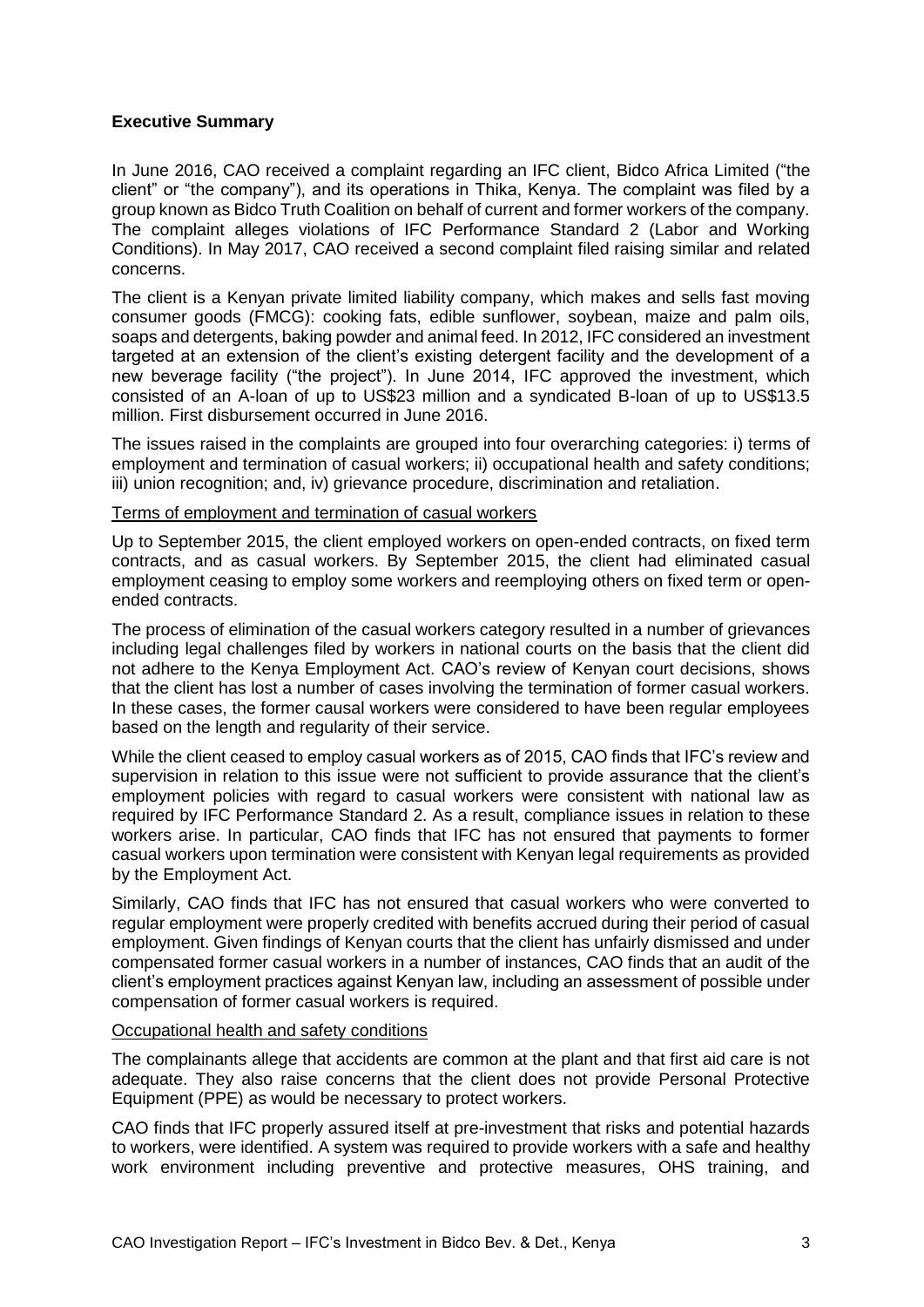emergency preparedness and response arrangements. This is in compliance with Performance Standard 2.

While, the client provides an Occupational Health and Safety (OHS) environment that is above the standard likely to be encountered in many other factories in Kenya, CAO finds that IFC lacks assurance that the client's OHS performance meets the IFC requirement for "good international industry practice." In particular, CAO finds that IFC lacks assurance that the client is systematically implementing preventive and protective measures as required by IFC standards. Similarly, CAO finds that IFC lacks assurance that the client has in place adequate systems for reporting on accidents and incidents, analyzing their root causes and implementing corrective measures. This has been indicated in audit reports and verified by IFC during its site supervision, however, the issues persist without a clear corrective action plan. Thus, CAO finds that IFC has not provided adequate supervision in relation to OHS requirements of PS2 and the EHS Guidelines.

#### Union recognition and grievance procedure, discrimination and retaliation

The complainants raise a range of concerns regarding union recognition, retaliation and discrimination.

On the topic of union recognition, CAO found that this is not a compliance issue from an IFC perspective, since Kenyan Courts have ruled on this issue resulting in a 2012 union recognition agreement that remains in force.

On the topic of grievance handling CAO notes that IFC has identified shortcomings in the client's procedures, which confuse grievance redress with a process for disciplinary, ethical and anti-corruption enforcement. IFC communicated this to the client and requested corrective actions in accordance with Performance Standard 2. This is consistent with IFC's supervision duty.

On the topic of discrimination and retaliation, CAO finds that IFC has verified that the client has in place policies against discrimination and retaliation. However, IFC supervision does not provide assurance that the client's policy commitments in these respects are being implemented. CAO's investigation does not provide a basis to determine whether discrimination and retaliation are occurring, however, considering publicly available allegations of discrimination and retaliation, CAO finds that further supervision by IFC is required to verify compliance with the non-retaliation and anti-discrimination requirements of PS2, paras. 14 to 16. While such allegations can be difficult to verify, IFC standards provide for the use of audit and assessment tools to verify compliance in accordance with good international industry practice, as required by PS1, paras. 7 and 23, and Guidance Note 1, para. GN22. In this context, CAO finds that an analysis of potential discrimination comparing salaries, contract terms and seniority between different groups is warranted.

#### Systemic aspects

CAO has identified a number of underlying causes of IFC's non-compliance in this case. These include a lack of labor expertise on the IFC team responsible for the project and an overreliance on client documentation and self-assessment.

At the same time, CAO notes positive developments, arising from IFC's engagement with the client. During the course of this investigation, CAO noted that IFC increased the intensity of its supervision efforts. This led to improvements in relation to OHS issues and the grievance procedure.

Considering the identified non-compliances, CAO will keep this case open and will monitor IFC's response to the investigation findings.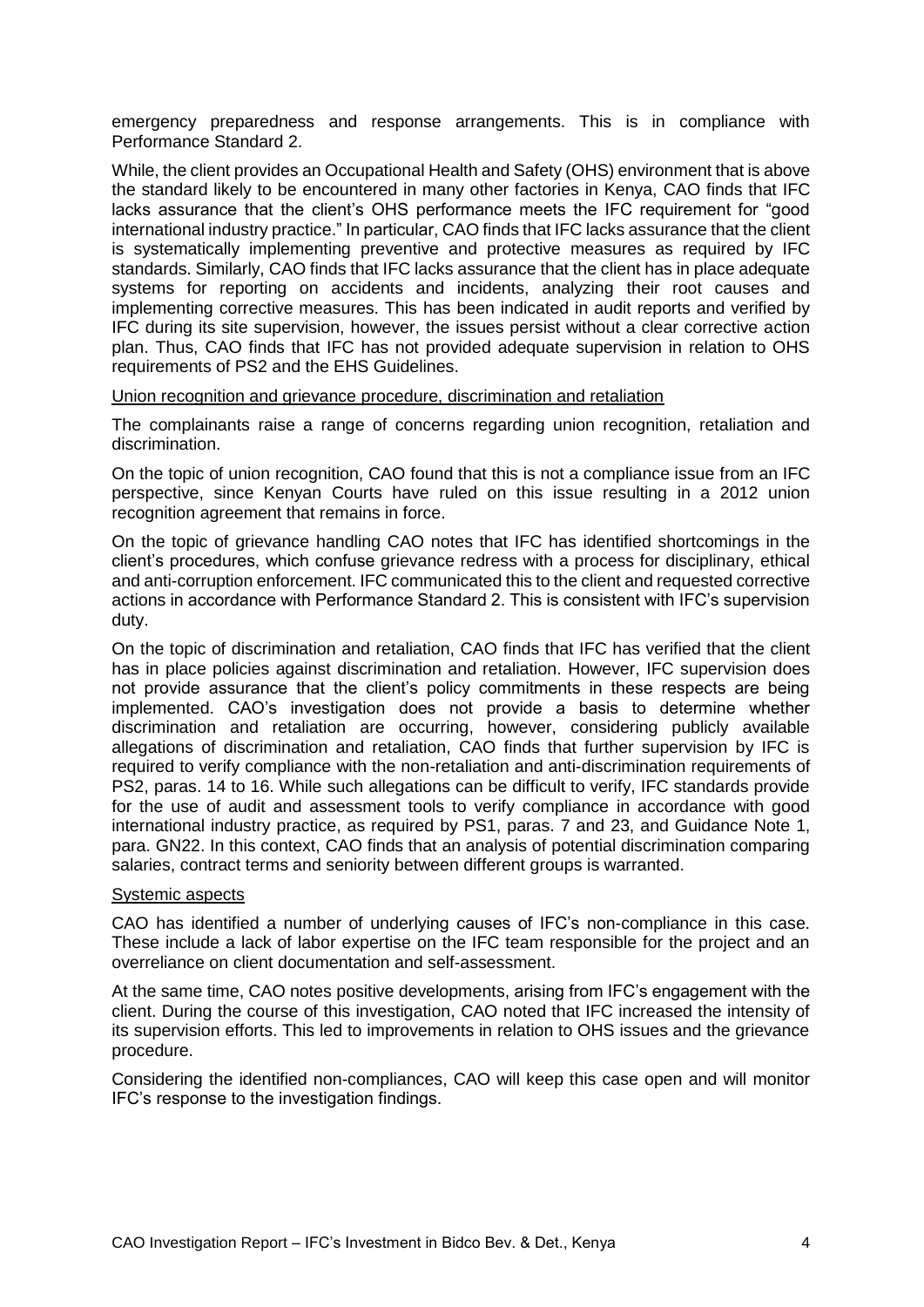#### <span id="page-4-0"></span>**About CAO**

CAO's mission is to serve as a fair, trusted, and effective independent recourse mechanism and to improve the environmental and social accountability of the private sector lending and insurance members of the World Bank Group, the International Finance Corporation (IFC) and the Multilateral Investment Guarantee Agency (MIGA).

CAO (Office of the Compliance Advisor Ombudsman) is an independent post that reports directly to the President of the World Bank Group. CAO reviews complaints from communities affected by development projects undertaken by IFC and MIGA.

CAO's compliance function oversees investigations of the environmental and social performance of IFC and MIGA, particularly in relation to sensitive projects, to ensure compliance with policies, standards, guidelines, procedures, and conditions for IFC/MIGA involvement, with the goal of improving IFC/MIGA environmental and social performance.

For more information about CAO, please visit [www.cao-ombudsman.org.](http://www.cao-ombudsman.org/)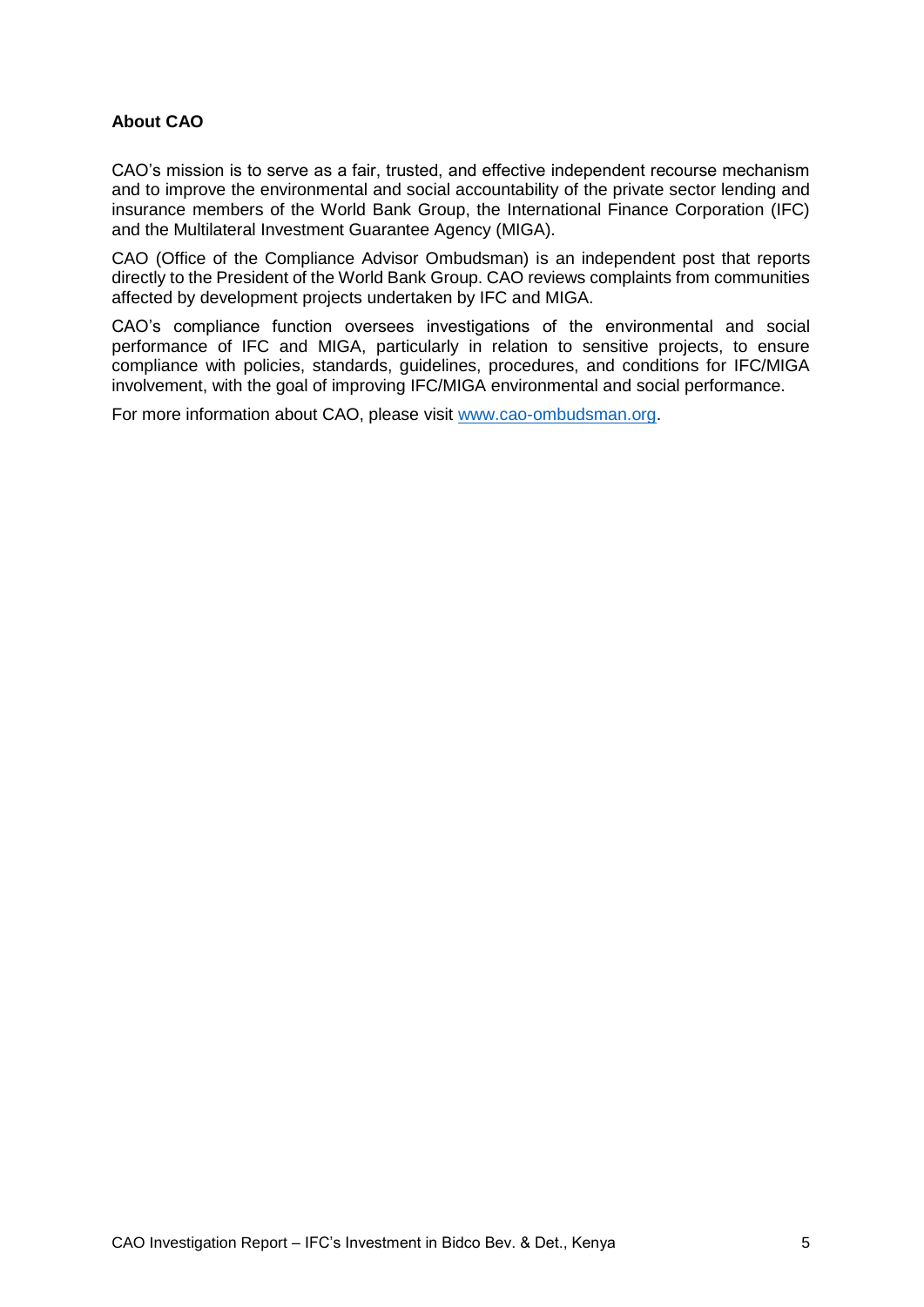### <span id="page-5-0"></span>**Acronyms**

| <b>AMR</b>      | <b>Annual Monitoring Report</b>                          |
|-----------------|----------------------------------------------------------|
| <b>BS</b>       | <b>British Standard</b>                                  |
| CAO             | Office of the Compliance Advisor Ombudsman               |
| <b>CBA</b>      | <b>Collective Bargaining Agreement</b>                   |
| <b>CEO</b>      | <b>Chief Executive Officer</b>                           |
| E&S             | <b>Environment and Social</b>                            |
| <b>EHS</b>      | Environmental, Health and Safety                         |
| <b>ESAP</b>     | <b>Environmental and Social Action Plan</b>              |
| <b>ESMS</b>     | <b>Environmental and Social Management System</b>        |
| <b>ESRP</b>     | <b>Environmental and Social Review Procedures</b>        |
| <b>ESRS</b>     | <b>Environmental and Social Review Summary</b>           |
| <b>FMCG</b>     | <b>Fast Moving Consumer Goods</b>                        |
| <b>GIIP</b>     | Good International Industry Practice                     |
| GN <sub>2</sub> | Guidance Note 2 Labor and Working Conditions             |
| <b>HIV</b>      | Human Immunodeficiency Virus                             |
| <b>HR</b>       | <b>Human Resources</b>                                   |
| <b>IFC</b>      | <b>International Finance Corporation</b>                 |
| ILO <sub></sub> | International Labour Organization                        |
| <b>ISO</b>      | International Organization for Standardization           |
| <b>KCAAWU</b>   | Kenya Chemical and Allied Workers' Union                 |
| <b>KCFAWU</b>   | Kenya Commercial Food and Allied Workers' Union          |
| <b>MIGA</b>     | Multilateral Investment Guarantee Agency                 |
| <b>NHIF</b>     | National Hospital Insurance Fund                         |
| <b>NSSF</b>     | <b>National Social Security Fund</b>                     |
| <b>OHS</b>      | Occupational Health and Safety                           |
| <b>OHSAS</b>    | Occupational Health and Safety Assessment Series         |
| <b>OHSMS</b>    | Occupational Health and Safety Management System         |
| <b>PPE</b>      | <b>Personal Protective Equipment</b>                     |
| PS              | Performance Standard                                     |
| PS <sub>2</sub> | IFC Performance Standard 2: Labor and Working Conditions |
| SII             | Summary of Investment Information                        |
| <b>TOR</b>      | <b>Terms of Reference</b>                                |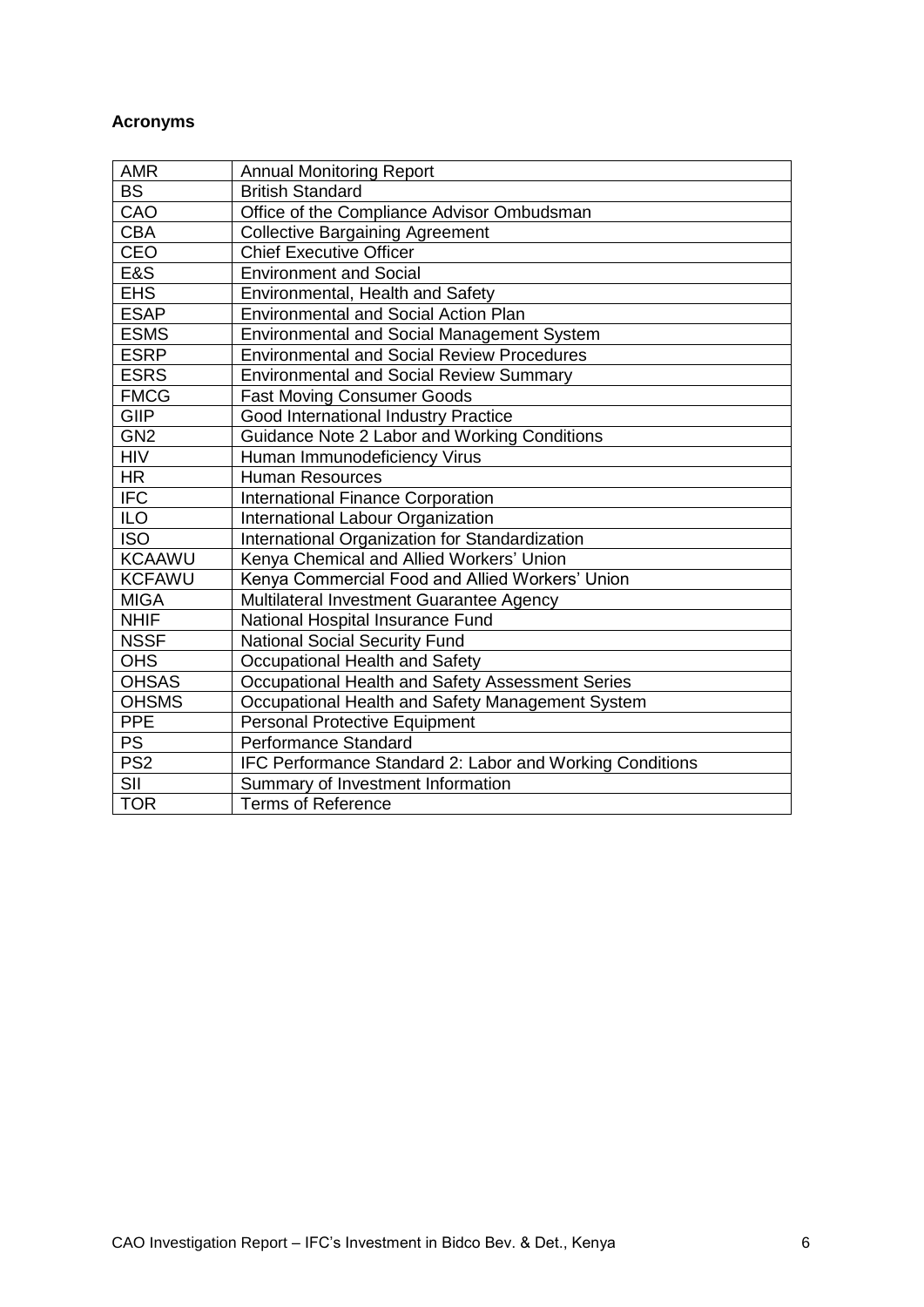#### **1. Overview of the CAO Compliance Process**

<span id="page-6-0"></span>CAO's approach to its environmental and social (E&S) compliance function is set out in its Operational Guidelines (March 2013).

When CAO receives an eligible complaint, the complaint first undergoes an assessment to determine how CAO should respond. If the CAO compliance function is triggered, CAO will conduct an appraisal of IFC's/MIGA's involvement in the project, and determine if an investigation is warranted. The CAO compliance function can also be triggered by the World Bank Group President, the CAO Vice President, or senior management of IFC/MIGA.

CAO compliance investigations focus on IFC/MIGA, and how IFC/MIGA assured itself of the E&S performance of an IFC/MIGA project. The purpose of a CAO compliance investigation is to ensure compliance with policies, standards, guidelines, procedures, and conditions for IFC/MIGA involvement, and thereby improve E&S performance.

In the context of a CAO compliance investigation, at issue is whether:

- The actual E&S outcomes of a project are consistent with or contrary to the desired effect of the IFC/MIGA policy provisions; or
- A failure by IFC/MIGA to address E&S issues as part of the appraisal or supervision resulted in outcomes that are contrary to the desired effect of the policy provisions.

In many cases, in documenting and verifying the performance of the project and implementation of measures to meet relevant requirements, it is necessary to review the actions of the IFC/MIGA client and verify outcomes in the field.

CAO's compliance function oversees investigations of the E&S performance of IFC and MIGA. CAO has no authority with respect to judicial processes. CAO is neither a court of appeal nor a legal enforcement mechanism, nor is CAO a substitute for international court systems or court systems in the countries where IFC/MIGA operates.

Upon finalizing a compliance investigation, IFC/MIGA is given 20 working days to prepare a public response. The compliance investigation report, together with any response from IFC/MIGA, is then sent to the World Bank Group President for clearance. It is then made public on the CAO website.

In cases where IFC/MIGA is found to be out of compliance, CAO keeps the investigation open and monitors the situation until actions taken by IFC/MIGA assure CAO that IFC/MIGA is addressing the noncompliance. CAO will then close the compliance investigation.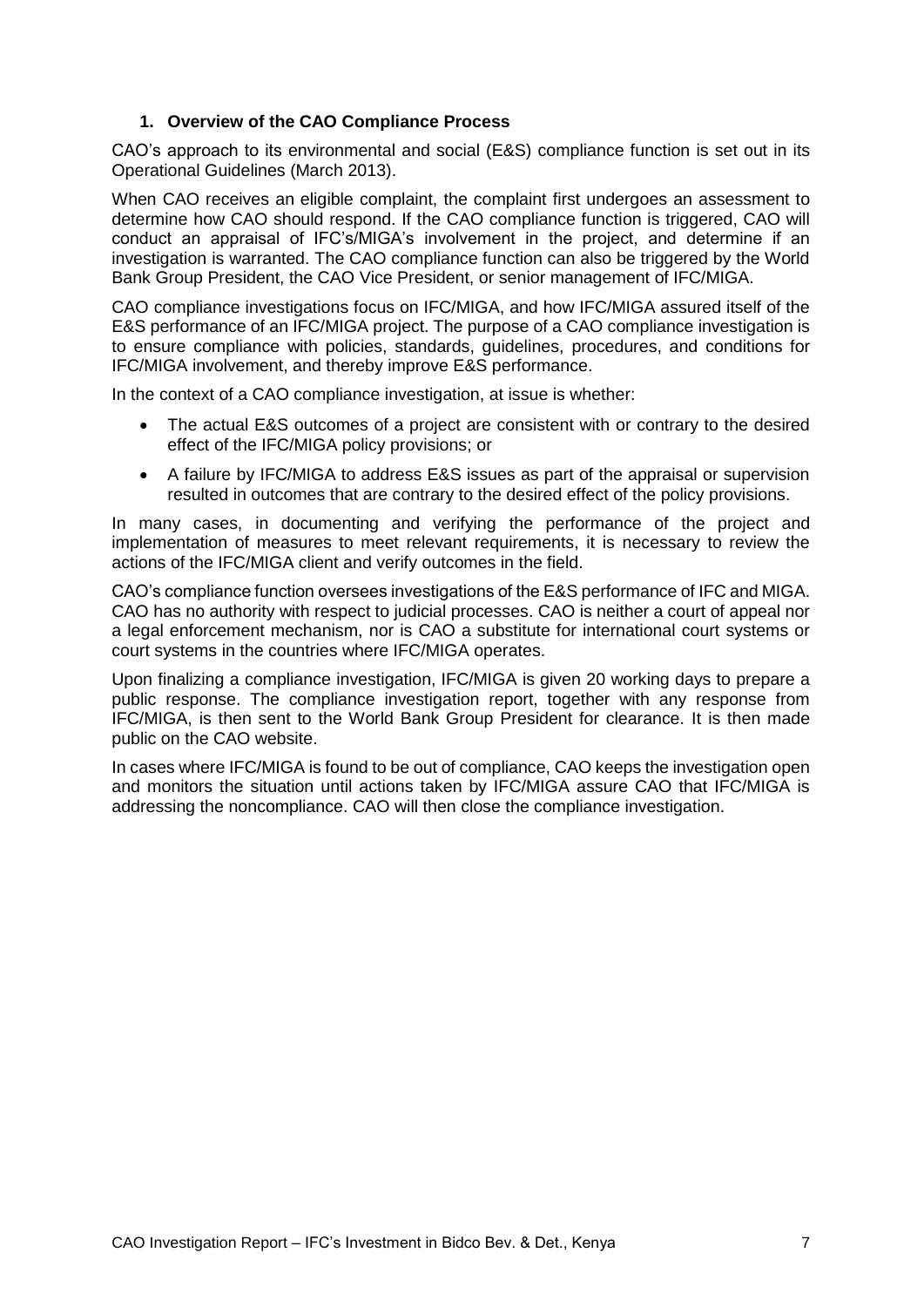### <span id="page-7-0"></span>**2. Background**

#### **2.1 Investment**

<span id="page-7-1"></span>Bidco Africa Limited (previously known as Bidco Oil Refineries Limited) is a Kenyan private limited liability company, which produces and sells fast moving consumer goods (FMCG) such as cooking fats, edible sunflower, soybean, maize and palm oils, soaps and detergents, baking powder and animal feed.<sup>1</sup>

In 2012, IFC began considering an investment in the client to support construction and operation of new facilities to expand its capacity in FMCG. The investment focused on an extension of the client's existing detergent facility and the development of a new beverage facility ("the project").

In June 2013, IFC initiated its due diligence review of the investment. In May 2014, IFC published its Environmental and Social Review Summary (ESRS) and the agreed Environmental and Social Action Plan (ESAP) for the project.<sup>2</sup> Among other things, the ESAP required the client to develop and implement human resources (HR) policies and procedures appropriate for its workforce and consistent with the requirements of Performance Standard 2 (PS2 - Labor and Working Conditions) and Kenya's labor laws.<sup>3</sup> The investment was classified as category B according to IFC's Policy on Environmental and Social Sustainability, meaning that IFC considered it to have limited potential E&S risks and impacts.<sup>4</sup>

In June 2014, IFC approved the investment, which consisted of an A-loan of up to US\$23 million and a syndicated B-loan of up to US\$13.5 million.<sup>5</sup> In addition to financing the project, IFC indicated that it expected to support the client to: (a) improve its water and resource efficiency; (b) implement best practices in environmental, social, health and safety standards; and (c) access brand positioning expertise.<sup>6</sup> Total project cost was estimated at US\$46 million. Commitment of the A-loan took place in June 2014 and the B-loan commitment was in December 2014. First disbursement of the A and B loans occurred in June 2016.

### **2.2 Complaint**

<span id="page-7-2"></span>In June 2016, CAO received a complaint regarding the client's operations in Thika. The complaint was filed by a group known as Bidco Truth Coalition on behalf of current and former workers of the company. The complaint alleges violations of IFC Performance Standard 2 (Labor and Working Conditions). The issues raised in the complaint relate to: i) casual workers; ii) terms of employment; iii) occupational health and safety conditions; iv) union recognition; and, v) grievance procedure, discrimination and retaliation. These aspects are described in further detail below. CAO determined that the complaint was eligible and carried out an assessment.

During the assessment phase, CAO sought to determine the willingness of the client and complainants to explore options for dialogue. The client expressed its willingness to engage in dialogue. Its view is that it meets relevant requirements and that in many cases its policies and practices go beyond what is required by Kenyan law. However, the complainants were not able to provide a clear indication about how they wished to move forward with the

<sup>-</sup>1 In February 2015, Bidco Oil Refineries Limited changed its name to Bidco Africa Limited.

<sup>&</sup>lt;sup>2</sup> Environmental and Social Review Summary,<https://goo.gl/imaubK> (accessed March 14, 2018, "ESRS").

<sup>3</sup> ESRS, Environmental & Social Action Plan ("ESAP"). Action item 7.

<sup>4</sup> ESRS, E&S Project Categorization and Applicable Standards.

<sup>5</sup> An "A-loan" refers to a loan from IFC's own account. Under a "B-loan", IFC is the lender on record but commercial banks and other financial institutions participate. One agreement is signed with the Client and covers both A and B loans.

<sup>6</sup> Summary of Investment Information,<https://goo.gl/ujomQd> (accessed March 14, 2018, "SII"). Development Result.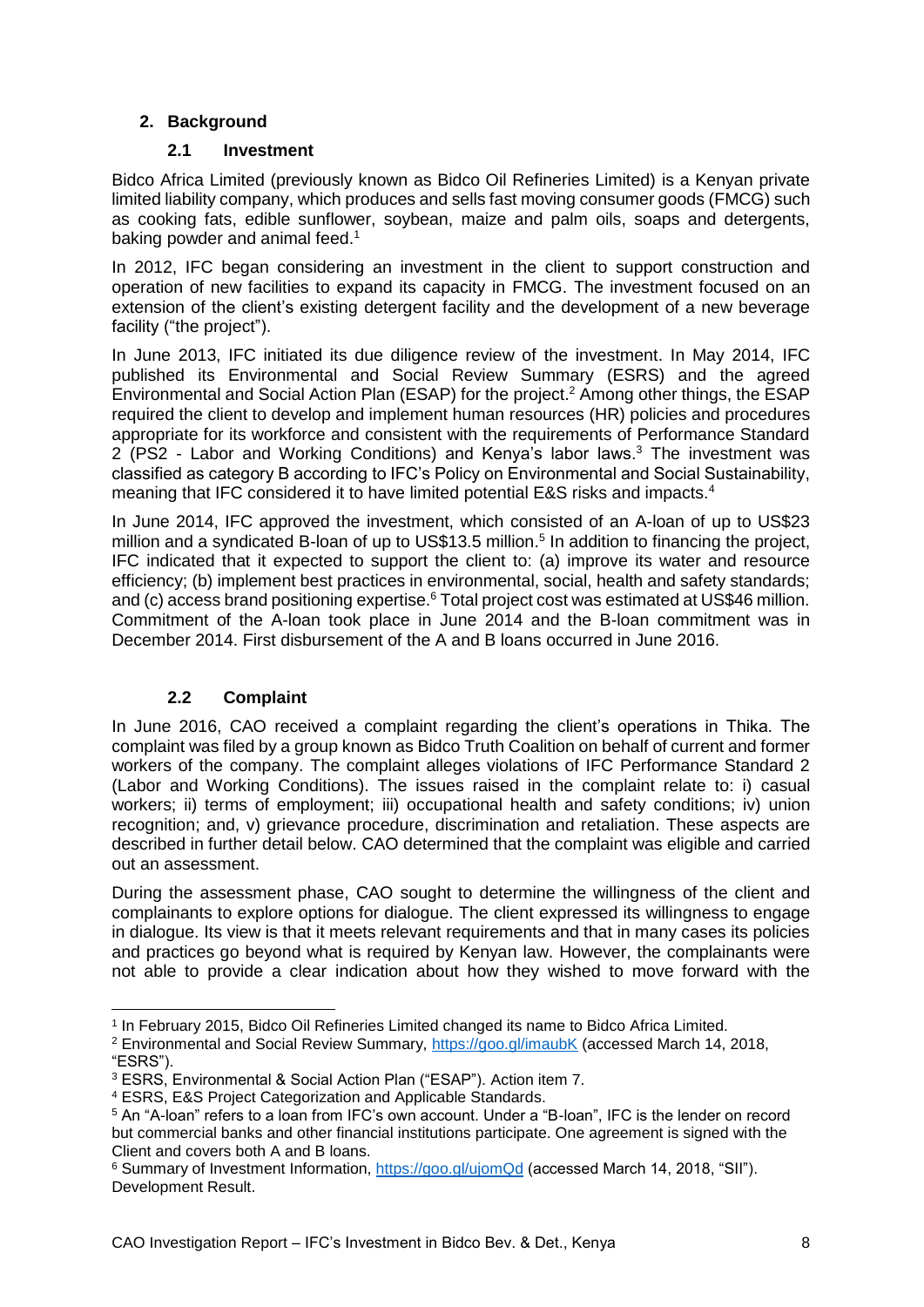complaint. As a result, CAO was unable to complete the assessment process and the complaint was transferred to the compliance function for appraisal in December 2016.

In March 2017, CAO released its compliance appraisal in relation to the complaint and decided to conduct a compliance investigation of IFC's E&S performance in relation to the issues raised in the complaint.

In May 2017, CAO received a new complaint filed on behalf of a group of former workers raising concerns related to unfair dismissal, occupational health and safety, and claims that the client prevented workers from joining a trade union.<sup>7</sup> During CAO's assessment, the client expressed willingness to engage the complainants in a CAO-facilitated dialogue. However, the complainants could not agree among themselves on which CAO process they wanted to proceed with. Therefore, in accordance with the CAO's Operational Guidelines, the complaint was transferred to the CAO's compliance function. Considering the similarity of the issues raised, CAO determined that the two complaints should be merged and dealt with through this compliance investigation.<sup>8</sup>

### **2.3 Contextual information**

<span id="page-8-0"></span>It is relevant for the reader to understand certain aspects of the client's employment practices. The client's policies and practices guiding its approach to management of human resources are set out in HR manuals, collective bargaining agreements (CBA) and other materials. Such documents are updated periodically.

In mid-2014, the client employed 2256 workers.<sup>9</sup> During that period, and up to September 2015, the client employed workers on open-ended contracts, on fixed term contracts, and as casual workers. The client subsequently determined to eliminate casual employment and by September 2015, all workers had fixed term or open-ended contracts.

In 2012, the client signed an agreement by which it recognized the Kenya Chemical and Allied Workers Union (KCAAWU) as the sole trade union representing the interests of workers.<sup>10</sup> In June 2015, it signed a Collective Bargaining Agreement (CBA) with KCAAWU. The client negotiated and signed a second CBA (CBA 2016-18) with KCAAWU, which is currently in effect.

<sup>7</sup> Complaint, Kenya / Bidco Bev. & Det.-04/Thika, <https://goo.gl/jUcR5q> (accessed March 14, 2018). <sup>8</sup> CAO, Compliance Appraisal, Kenya / Bidco Bev. & Det.-04/Thika, <https://goo.gl/aJdAtc> (accessed March 14, 2018).

<sup>9</sup> ESRS, Environmental and Social Mitigation Measures.

<sup>&</sup>lt;sup>10</sup> Memorandum Relative to Recognition Agreement, December 1, 2012 ("Recognition Agreement").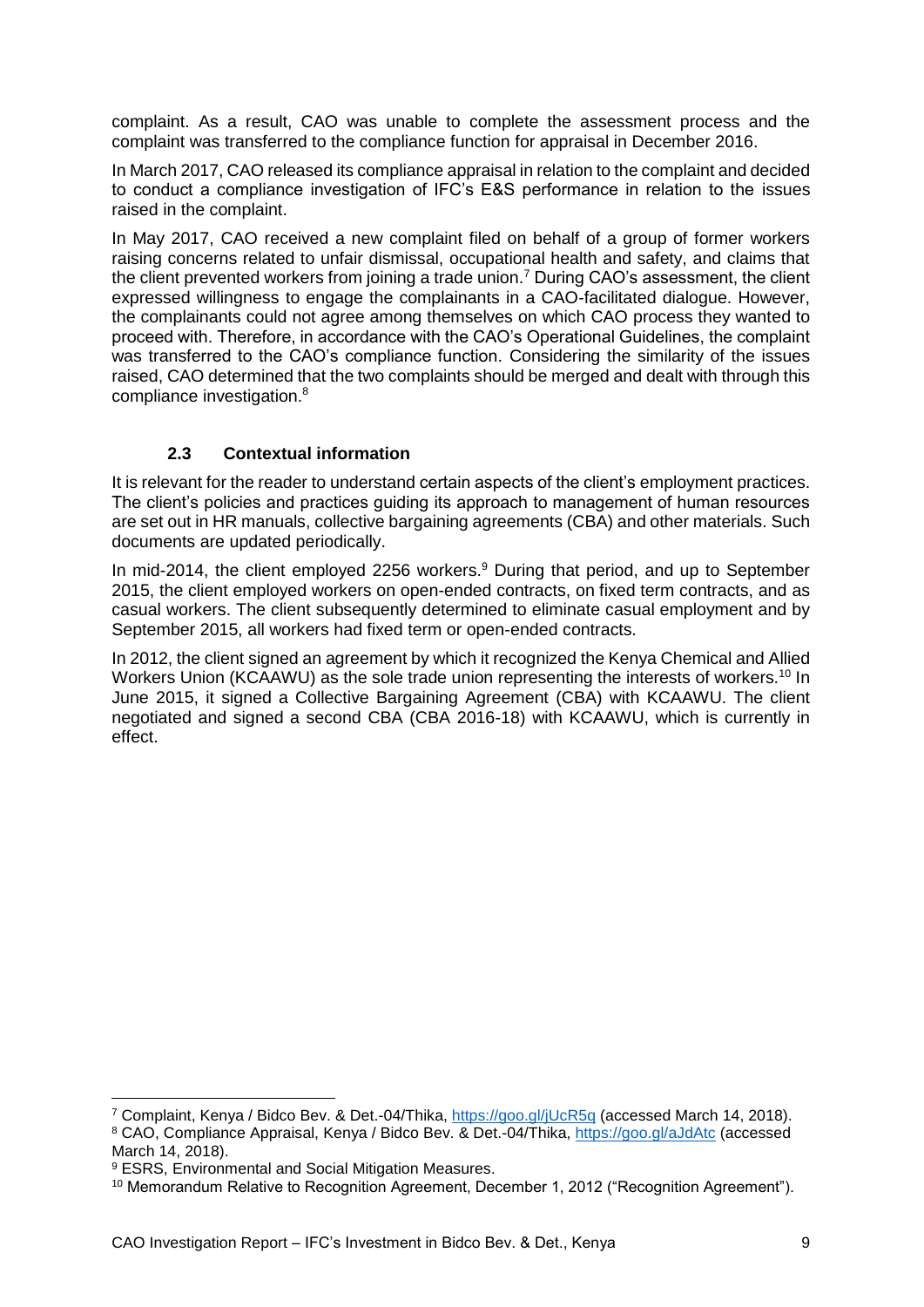# **2.4 Project Timeline**

<span id="page-9-0"></span>

| Date        | Milestones, Events and Documents                                                                                                                                                                                  |
|-------------|-------------------------------------------------------------------------------------------------------------------------------------------------------------------------------------------------------------------|
| 2011        |                                                                                                                                                                                                                   |
| July        | Government of Kenya developed a system that allowed registration of all<br>workers (including casuals) on an individual basis for payment of National<br>Social Security Fund (NSSF).                             |
| 2012        |                                                                                                                                                                                                                   |
| November    | Ballot held to decide which union would represent workers at Bidco.                                                                                                                                               |
| December    | Recognition agreement signed, establishing KCAAWU as the sole union<br>representing Bidco workers.                                                                                                                |
| 2013        |                                                                                                                                                                                                                   |
| June        | IFC initiated E&S due diligence.                                                                                                                                                                                  |
| 2014        |                                                                                                                                                                                                                   |
| May         | IFC disclosed ESRS and ESAP.                                                                                                                                                                                      |
| June        | IFC Board approves investment.                                                                                                                                                                                    |
| 2015        |                                                                                                                                                                                                                   |
| March       | KCAAWU sent letter to Bidco in relation to the wrongful termination of 12<br>workers.                                                                                                                             |
| March       | Submission of first Annual Monitoring Report (AMR)                                                                                                                                                                |
| April       | Bidco replied to KCAAWU letter stating that the 12 individuals were not<br>employees of Bidco because they worked on a casual basis.<br>Changeover process to convert casual workers to contract workers started. |
| June        | Bidco signed CBA with KCAAWU (CBA 2014-16).                                                                                                                                                                       |
| August      | KCAAWU sent letter to Bidco expressing concerns about conversion from                                                                                                                                             |
|             | casual workers to contract workers.                                                                                                                                                                               |
| September   | Changeover process to convert casual workers to contract workers completed.                                                                                                                                       |
|             | Grievance mechanism was included in the HR Handbook.<br>Bidco changed from 2 to 3 shifts per day and reduced normal working hours to<br>8 hours per day.                                                          |
| October     | 296 workers filed lawsuit against Bidco in relation to changeover from casual to<br>contract workers.                                                                                                             |
|             | Media coverage stating that in 2015 there had been 4 worker demonstrations<br>demanding better wages and benefits.                                                                                                |
| 2016        |                                                                                                                                                                                                                   |
| March       | Bidco updated grievance mechanism procedure.                                                                                                                                                                      |
| June        | <b>IFC First disbursement.</b>                                                                                                                                                                                    |
|             | First complaint to CAO.                                                                                                                                                                                           |
| July        | CAO notified IFC of complaint                                                                                                                                                                                     |
| October     | IFC supervision site visit - second AMR.                                                                                                                                                                          |
| November    | Petition was filed at the Kenyan Parliament requesting that the client be                                                                                                                                         |
|             | investigated for unfair labor practices.                                                                                                                                                                          |
| December    | Complaint transferred to CAO compliance function.                                                                                                                                                                 |
| 2017        |                                                                                                                                                                                                                   |
| March       | CAO released compliance appraisal report in relation to the project.                                                                                                                                              |
| May         | CAO received second complaint from workers in relation to the project.<br>CAO compliance site visit.                                                                                                              |
| June        | Bidco signed second CBA with KCAAWU (CBA 2016-18).                                                                                                                                                                |
|             | Bidco reviewed and updated its HR Manual (including a new complaint and                                                                                                                                           |
|             | grievance procedure).                                                                                                                                                                                             |
| 2018        |                                                                                                                                                                                                                   |
| March       | Bidco further updated HR Manual with enhanced grievance procedure and<br>several other additions                                                                                                                  |
| March/April | Commissioning of Bidco's beverage plant.                                                                                                                                                                          |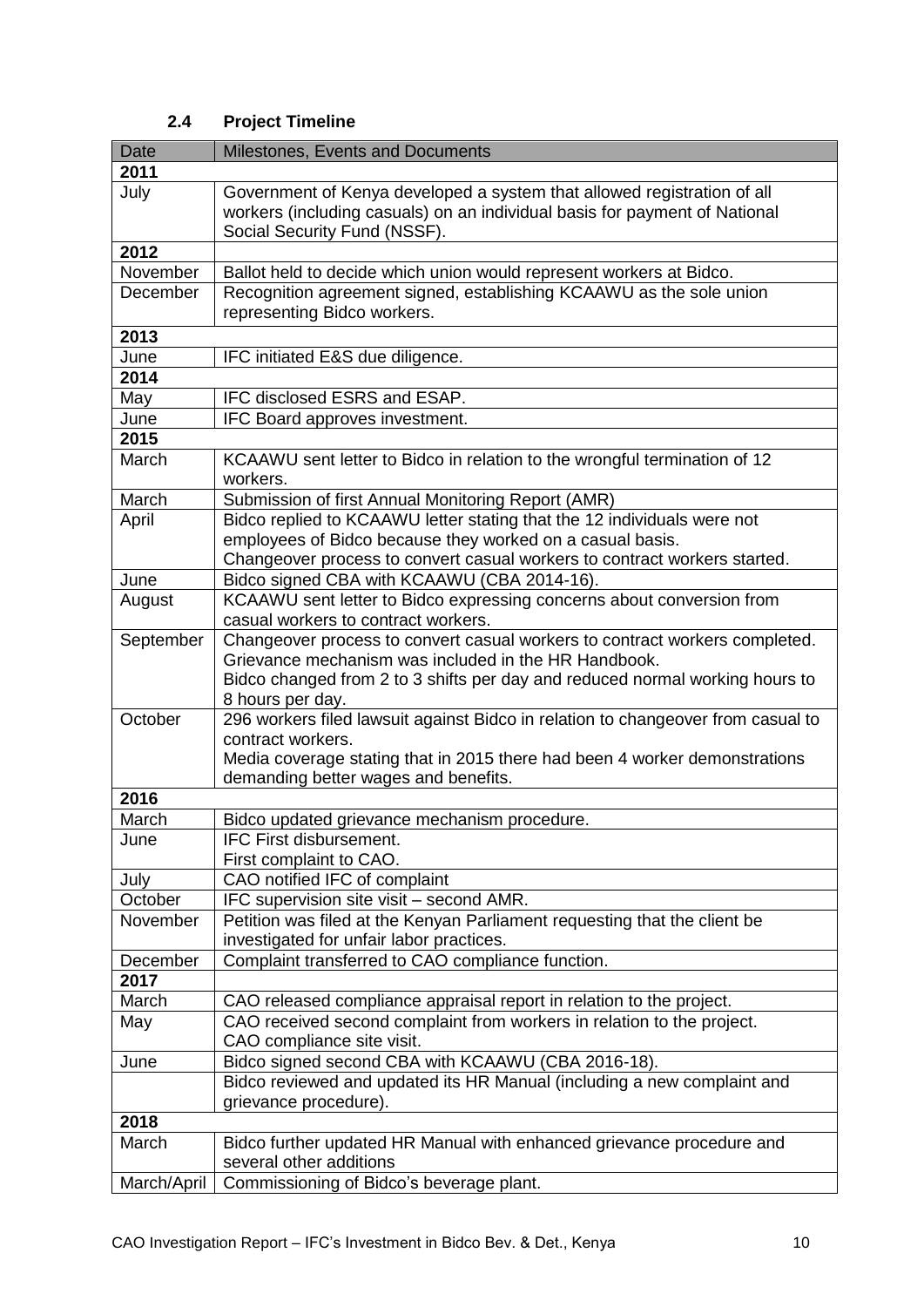### <span id="page-10-0"></span>**3. Investigation Framework**

#### **3.1 Scope of a Compliance Investigation**

<span id="page-10-1"></span>In accordance with terms of reference (TOR) issued in March 2017, this compliance investigation considers whether IFC's investment in the client was appraised, structured and supervised in accordance with applicable IFC policies, procedures and standards. Considering the issues raised in the complaint, the TOR states that this investigation will focus on:

- IFC's review of the client's labor policies and practices, particularly as they relate to the concerns raised by the complainants, and related allegations of non-compliance that were publicly reported at the time of IFC's pre-investment due diligence;
- IFC's supervision of the client's E&S and OHS performances, in particular after becoming aware of labor related concerns in 2015.

Where relevant, the TOR provide that CAO will consider the underlying causes of any noncompliance found.<sup>11</sup>

#### **3.2 Methodology**

<span id="page-10-2"></span>This investigation was conducted by CAO in accordance with its Operational Guidelines (2013), with inputs from two external experts with experience and knowledge in relation to:

- The assessment and management of labor issues, including in the labor context in Kenya;
- Occupational health and safety, particularly in adequacy and quality of the relevant personal protective equipment (PPE);
- Freedom of association, workers' rights and labor contracts in the private sector;
- IFC's E&S policies, standards and procedures, particularly Performance Standard 1 (Social and Environmental Assessment and Management Systems), Performance Standard 2 (Labor and Working Conditions) and the World Bank Group Environmental, Health and Safety (EHS) Guidelines.

The CAO investigation team reviewed a range of relevant documents and conducted informational interviews with representatives of IFC. The investigation team visited Kenya where it met representatives of the client's management team.

The investigation team met representatives of the complainants (current and former employees of the client). The group comprised mostly shop-floor workers and members of the Kenya Chemical and Allied Workers' Union (KCAAWU). Several had been working for the client for many years, often as casual workers. The investigation team met the representatives of KCAAWU and representatives of the Kenya Commercial Food and Allied Workers' Union (KCFAWU). The team also toured the client's Thika facilities where it met with workers who were not affiliated with the complainants.

The focus of this CAO compliance investigation is on IFC, and how IFC assured itself of the environmental and social performance of its investment during pre-investment due-diligence and supervision. In considering the adequacy of IFC's E&S performance in relation to this project, CAO is conscious not to expect performance at a level that requires the benefit of hindsight. Rather, the question is whether there is evidence that IFC applied relevant requirements considering sources of information available at the time. In accordance with CAO's Operational Guidelines, this report documents investigation findings with respect to IFC's compliance with relevant requirements and adverse environmental and/or social outcomes, including the extent to which these are verifiable.

<sup>11</sup> CAO, Terms of Reference for compliance Investigation, Kenya / Bidco Bev. & Det.-01/Thika, <https://goo.gl/THhJP1> (accessed March 14, 2018).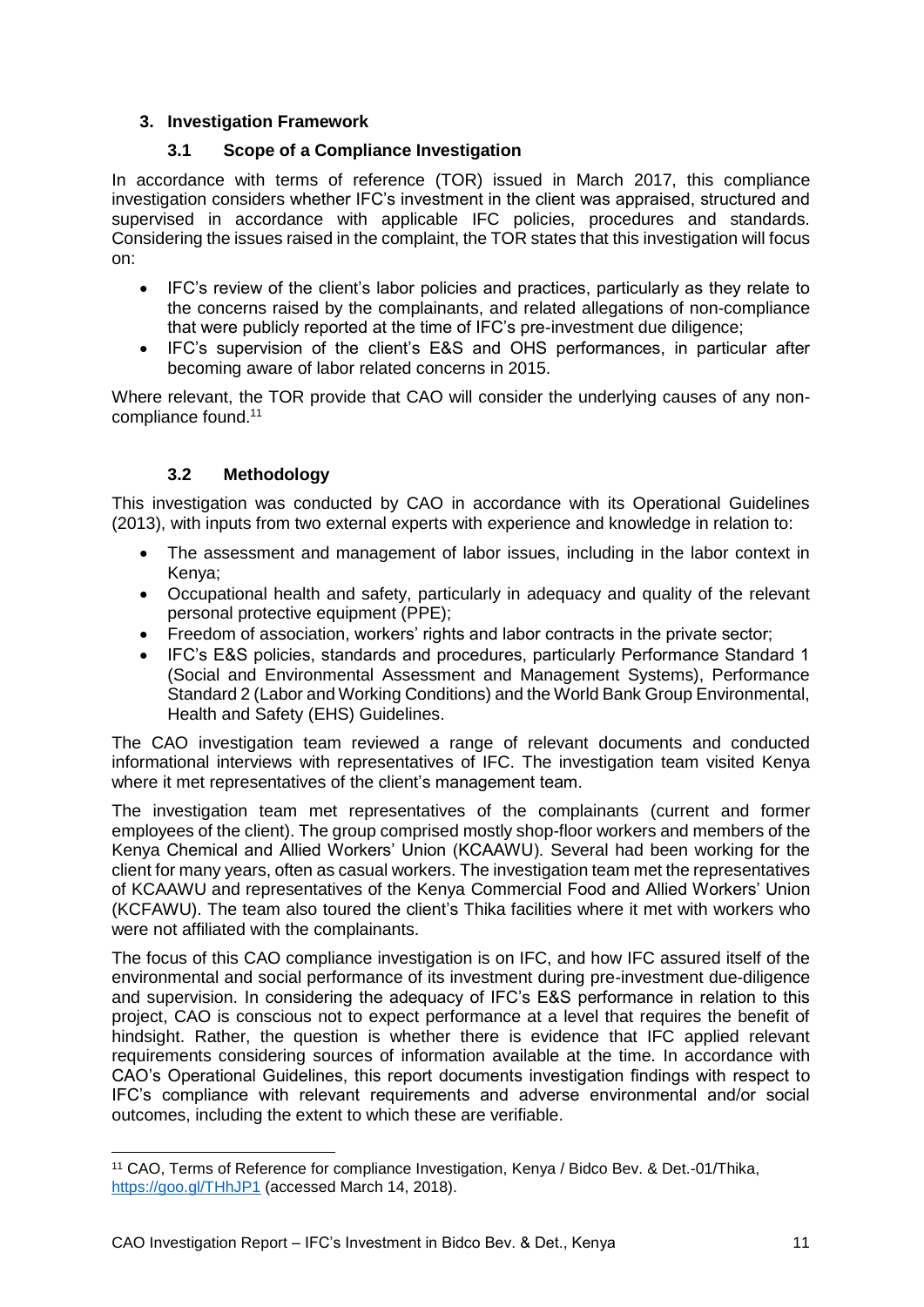### **3.3 Applicable Standards**

<span id="page-11-0"></span>As set out in its Operational Guidelines (2013), CAO oversees investigations of IFC's environmental and social performance by ensuring compliance with IFC policies, Performance Standards, guidelines, procedures, and requirements whose violation might lead to adverse environmental and/or social outcomes. 12

IFC's investment in this project was made under its 2012 Policy on Environmental and Social Sustainability ("Sustainability Policy") and its 2012 Performance Standards (PS), together referred to as the Sustainability Framework.<sup>13</sup> The CAO team reviewed compliance with this framework considering international labor standards and good international industry practice (GIIP), where applicable. The team also reviewed national labor and employment laws and the industrial relations context in Kenya, as needed for this analysis.

Per IFC's 2012 Sustainability Policy, central to the institution's development mission are its efforts to carry out investment operations with the intent to 'do no harm' to people or the environment. In doing this, IFC adopts of a 'mitigation hierarchy', which calls for the anticipation and avoidance of adverse impacts on workers, communities, and the environment. Where avoidance is not possible, it requires the minimization of impacts and the compensation or offsetting the residual risks and impacts, as appropriate.<sup>14</sup>

Performance Standard 2 - Labor and Working Conditions establishes requirements relevant to, among others, labor and working conditions and terms of employment, retrenchment, grievance mechanisms, occupational health and safety, and freedom of association. PS2 objectives include the promotion of compliance with national employment and labor laws and the promotion of safe and healthy working conditions.<sup>15</sup> These requirements are analyzed further below in the relevant sections.

Associated with PS2 are Guidance Note 2 (GN2 - Labor and Working Conditions),<sup>16</sup> IFC's Performance Standard 2 Handbook for Labor and Working Conditions (2010). 17

IFC recognizes the responsibility of business to respect human rights. Both the Sustainability Policy and PS2 specifically refer to the ILO Core Conventions, including Convention 87 on Freedom of Association and Protection of the Right to Organize (1948) and Convention 98 on the Right to Organize and Collective Bargaining Convention.<sup>18</sup> In this case, the complaint to CAO raises issues implicating fundamental rights of workers, including freedom of association. In accordance with the Performance Standards, clients are also required to comply with applicable national law.<sup>19</sup> Relevant national laws in this case include, but are not limited to the: Constitution of Kenya; Employment Act (2007); Occupational Safety and Health Act (2007); and, Labour Relations Act (2007).

-

<sup>17</sup> IFC, 2010 Measure & Improve Your Labor Standards Performance: Performance Standard 2

<sup>12</sup> CAO, Operational Guidelines 2013, para. 4.3,<https://goo.gl/xhuKhy> (accessed March 14, 2018).

<sup>&</sup>lt;sup>13</sup> IFC, 2012 Sustainability Framework,<https://goo.gl/j8tqeX> (accessed March 14, 2018).

<sup>14</sup> IFC, 2012 Sustainability Policy, paras. 6 and 9.

<sup>15</sup> IFC, 2012 Performance Standard 2, Objectives,<https://bit.ly/2t9KjO7> (accessed April 03, 2018).

<sup>16</sup> IFC, 2012 Guidance Note 2,<https://bit.ly/2JjmpqN> (accessed April 03, 2018).

Handbook for Labor and Working Conditions,<https://bit.ly/2svXaXN> (accessed April 03, 2018). <sup>18</sup> IFC, 2012 Sustainability Policy, para. 12; IFC, 2012, Performance Standard 2, paras. 1 and 2. While Kenya has ratified Convention 98, it has not ratified Convention 87; nonetheless, as recognized by IFC's Guidance Note 2, the ILO's 1998 Declaration on the Fundamental Principles and Rights at Work commits all Member States, including Kenya, to respect and promote principles and rights related to the core labor standards, regardless of having ratified the relevant Conventions. <sup>19</sup> IFC, 2012 Performance Standard 2, Overview, para. 5.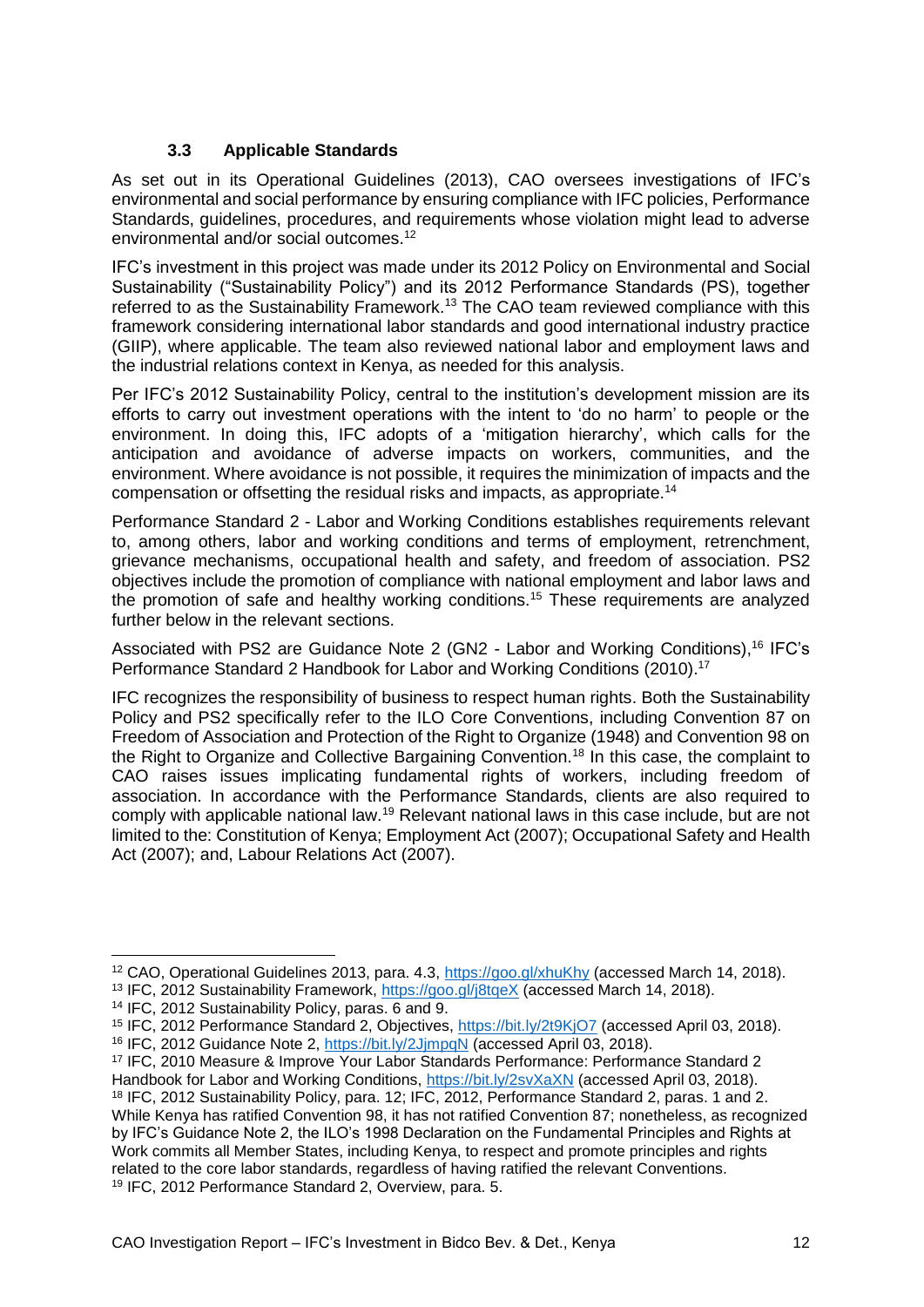#### Pre-investment requirements

When financing a project, IFC first conducts an appraisal aimed at assessing the potential risks and opportunities associated with the investment.<sup>20</sup> IFC is required to assess the project against IFC's Performance Standards, the World Bank Group EHS Guidelines and other internationally recognized sources.<sup>21</sup> IFC's analysis should identify any gaps and propose additional measures needed to meet IFC requirements. These should be included in the Environmental and Social Action Plan as conditions of IFC's investment.<sup>22</sup>

#### Supervision requirements

Once a project is approved and IFC invests, the 2012 Sustainability Policy requires that IFC monitor the investment to ensure compliance with IFC's legal agreements, applicable policies and standards. IFC implements a regular program of supervision for business activities with environmental and social risks or impacts in accordance with its Environmental and Social Review Procedures (ESRP),<sup>23</sup> which are updated periodically. This investment was approved under ESRP version 7 (2013), and supervised under subsequent updated versions of the ESRP.

As part of supervision, IFC is required to obtain information to assess the status of the project's compliance with the Performance Standards and other E&S requirements.<sup>24</sup> This includes reviewing project performance against client commitments in the investment agreement and in the ESAP. PS1 provides that client monitoring should be commensurate with the project's environmental and social risks and impacts and with compliance requirements.<sup>25</sup> It also provides that the client should use dynamic mechanisms to verify compliance and progress toward the desired outcomes.<sup>26</sup> In instances where a client is not fulfilling its commitments, IFC is required to work with the client to bring it into compliance, and to exercise appropriate remedies if such client fails to reestablish compliance.<sup>27</sup>

<sup>20</sup> IFC, 2012 Sustainability Policy, para. 21.

<sup>21</sup> IFC, 2012 Sustainability Policy, para. 28.

<sup>22</sup> IFC, 2012 Sustainability Policy, para. 28.

<sup>23</sup> IFC, 2012 Sustainability Policy, para. 45.

<sup>24</sup> IFC, ESRP version 7, section 6 para.1, April 15, 2013.

<sup>25</sup> IFC, 2012 Performance Standard 1, para. 22.

<sup>26</sup> IFC, 2012 Performance Standard 1, para. 23.

<sup>27</sup> IFC, 2012 Sustainability Policy, paras. 24 and 45.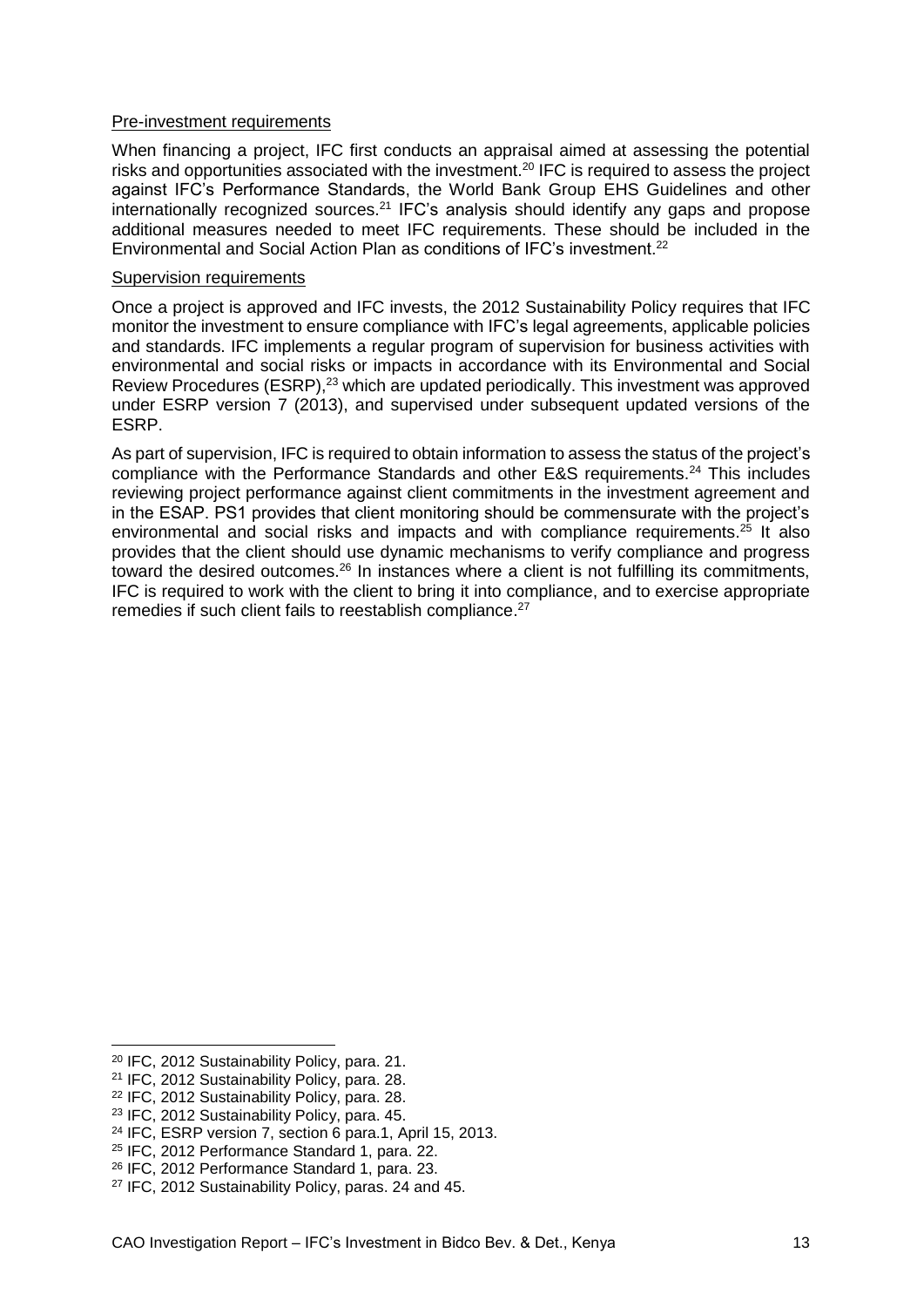### **4. Analysis and Findings**

<span id="page-13-0"></span>This section considers IFC's role in ensuring adherence to the Sustainability Framework. It analyzes IFC's pre-investment review of the client's E&S system, actions proposed to fill identified gaps, and supervision of the investment along the four thematic areas identified from the complaint: i) terms of employment and termination of casual workers; ii) occupational health and safety; iii) union recognition; and, iv) grievance procedure, discrimination and retaliation. Each sub-section presents a summary of the related claims, the client's position, IFC's response, followed by a summary of the IFC requirements as per the Sustainability Framework, an analysis of IFC's pre-investment and supervision efforts, followed by CAO's findings.

In relation to each issue, CAO answers the two key questions raised in the terms of reference for the investigation. First, whether IFC's pre-investment review of the client's labor policies and practices was adequate; and second, whether IFC's supervision of the client's E&S performance was sufficient to provide assurance of compliance with relevant standards, particularly after becoming aware of labor related concerns in 2015.

### **4.1 Terms of Employment and Termination of Casual Workers**

### <span id="page-13-1"></span>**Summary of Findings:**

-

While the client ceased to employ casual workers as of 2015, IFC's review and supervision in relation to this issue were not sufficient to provide assurance that the client's employment policies were consistent with national law as required by PS2, paras. 8 and 9.

IFC has not ensured that payments to former casual workers upon termination were consistent with Kenyan legal requirements as provided by the Employment Act. Similarly, IFC has not ensured that casual workers who were converted to regular employment were properly credited with benefits accrued during their period of casual employment. Given findings of Kenyan courts that the client has unfairly dismissed and under compensated former casual workers in a number of instances, CAO finds that an audit of the client's employment practices against Kenyan law, including an assessment of possible under compensation of former casual workers is required.

The decision to terminate this group of workers, albeit with an intention to rehire many and provide employment security, raises questions as to the application of the PS2 requirements on retrenchment. CAO finds no evidence that IFC drew the client's attention to this issue or considered how the requirements for retrenchment under PS2 should be applied to this case. This was not consistent with the requirements of PS2, paras. 18 and 19.

### **4.1.1 Claims and Responses**

<span id="page-13-2"></span>While recognizing that the client no longer employs casual workers<sup>28</sup> and changed certain employment terms and conditions in September 2015, the complaint raises two outstanding issues.

First, after the client ended the practice of hiring casual workers, some were re-hired on fixedterm contracts. Such workers claim that their previous years of service and accrued rights and benefits under law, were lost when they were re-hired. This has implications, for example, on workers' retirement benefits, which are dependent upon accrued years of service.

<sup>28</sup> The Kenya Employment Act 2007 (2012 revision), Clause 2 Definitions, defines 'casual employee' as "a person the terms of whose engagement provide for his payment at the end of each day and who is not engaged for a longer period than twenty-four hours at a time",<https://goo.gl/WxQvZR> (accessed March 14, 2018, "Kenya Employment Act").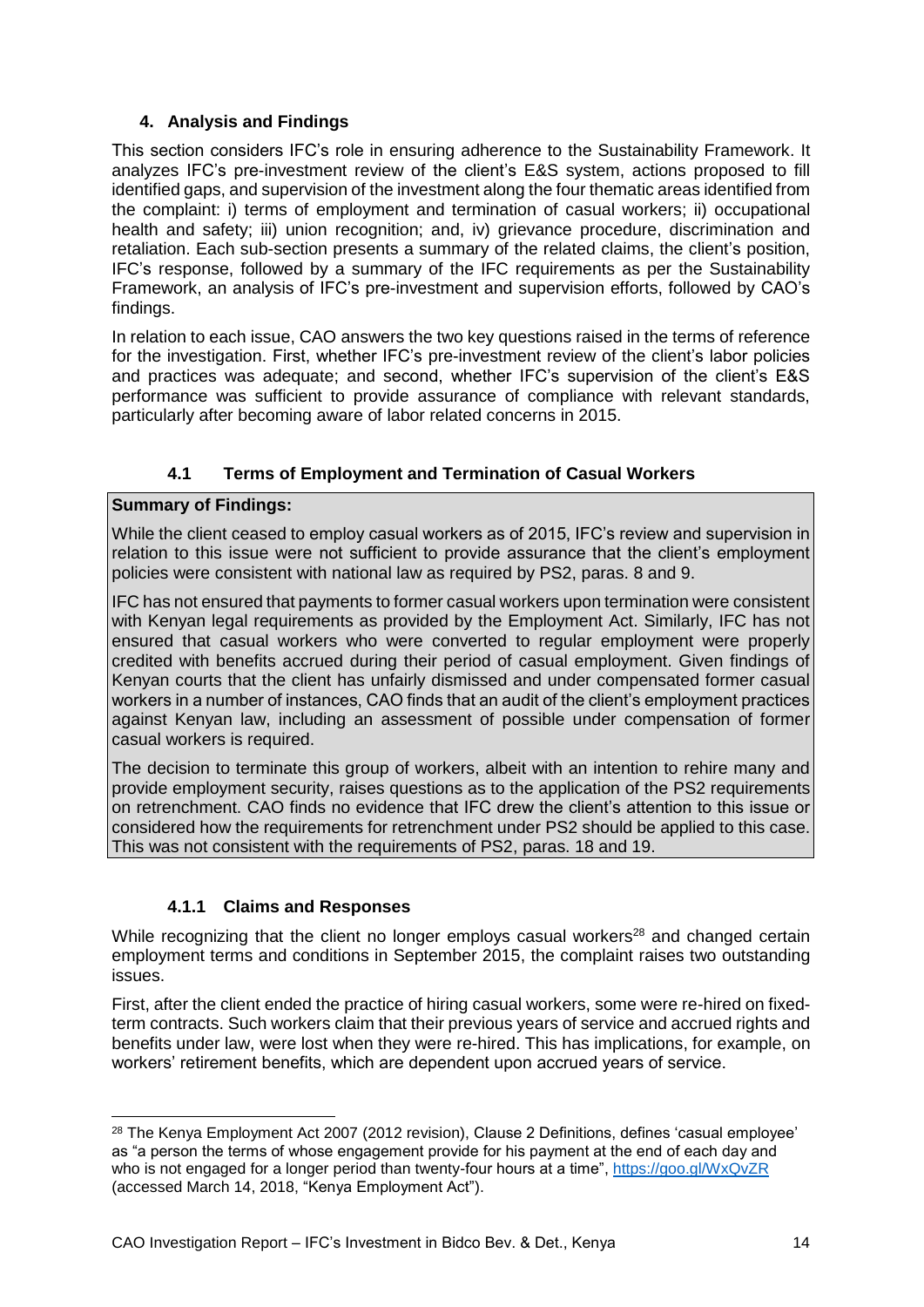Second, workers who were no longer employed by the client when it stopped employing casual workers claim they received no or insufficient severance payments, given their length of service with the client. Although the client called these workers "casual workers", the complainants argue that, under Kenyan law, many of them had established sufficient length of service and a continuity of employment as to be entitled to the rights and privileges of a regular employee, including termination notice and severance payment.

The complainants also argue that prior to September 2015, causal workers' hours and overtime was not properly recorded or paid. They claim that the client failed to recognize or pay for sick, annual, and maternity leave. They claim that leave was not awarded to casual workers. The complainants further allege that casual workers were not registered for the National Social Security Fund (NSSF).

From the client's perspective, casual workers were provided all rights in accordance with Kenyan law and were selected by the client on a day-to-day basis as needed for its operation. According to the client, following the workers' requests for job security, it was agreed that some permanent positions would be created and workers would have to apply for these positions. This process was completed by September 2015. Some former casual workers applied for the advertised jobs and were successful, while others did not apply or were not successful.

According to the client, currently, all workers are on contract and all benefits are extended to them through the duration of their employment (including overtime, unused annual leave, and sick, maternity, or paternity leave, as well as registration in the NSSF).

### **4.1.2 IFC Requirements**

<span id="page-14-0"></span>PS1 and PS2 require that clients comply with national labor law in addition to the Performance Standards.<sup>29</sup> PS2 also requires the client to provide workers with clear and understandable documentation regarding their rights under national labor and employment law and any applicable collective agreements, including such rights as they relate to working hours, wages, overtime, compensation, and benefits.<sup>30</sup>

In cases where a client intends to carry out a collective dismissal or retrenchment of workers, PS2 requires the client to analyze alternatives to retrenchment. If there are no viable alternatives, the client is required to develop a retrenchment plan to reduce adverse impacts on workers.<sup>31</sup> The client must also provide retrenched workers with notice, outstanding back pay and any mandated severance or other benefits due in connection with the termination.<sup>32</sup> PS2 defines collective dismissals broadly to include all multiple dismissals that are a result of an economic, technical or organizational reason or other reasons that are not related to performance or personal reasons.<sup>33</sup>

### **4.1.3 IFC Review and Supervision**

#### <span id="page-14-1"></span>**Background**

In or about April 2015, the client initiated a process to eliminate the casual worker category of employment and asked workers to re-apply for jobs many were already performing. This created discontent and tension. The tension was expected as the structural change in the

<sup>-</sup><sup>29</sup> IFC, 2012 Performance Standard 1, para. 15, Performance Standard 2, Objectives and para. 8.

<sup>30</sup> IFC, 2012 Performance Standard 2, para. 9.

<sup>31</sup> IFC, 2012 Performance Standard 2, para. 18.

<sup>32</sup> IFC, 2012 Performance Standard 2, para. 19.

<sup>&</sup>lt;sup>33</sup> IFC, 2012 Performance Standard 2, footnote 10, Guidance Note 2 further provides retrenchment means "the elimination of a number of work positions or the dismissal or layoff of a number of workers by an employer" (GN48).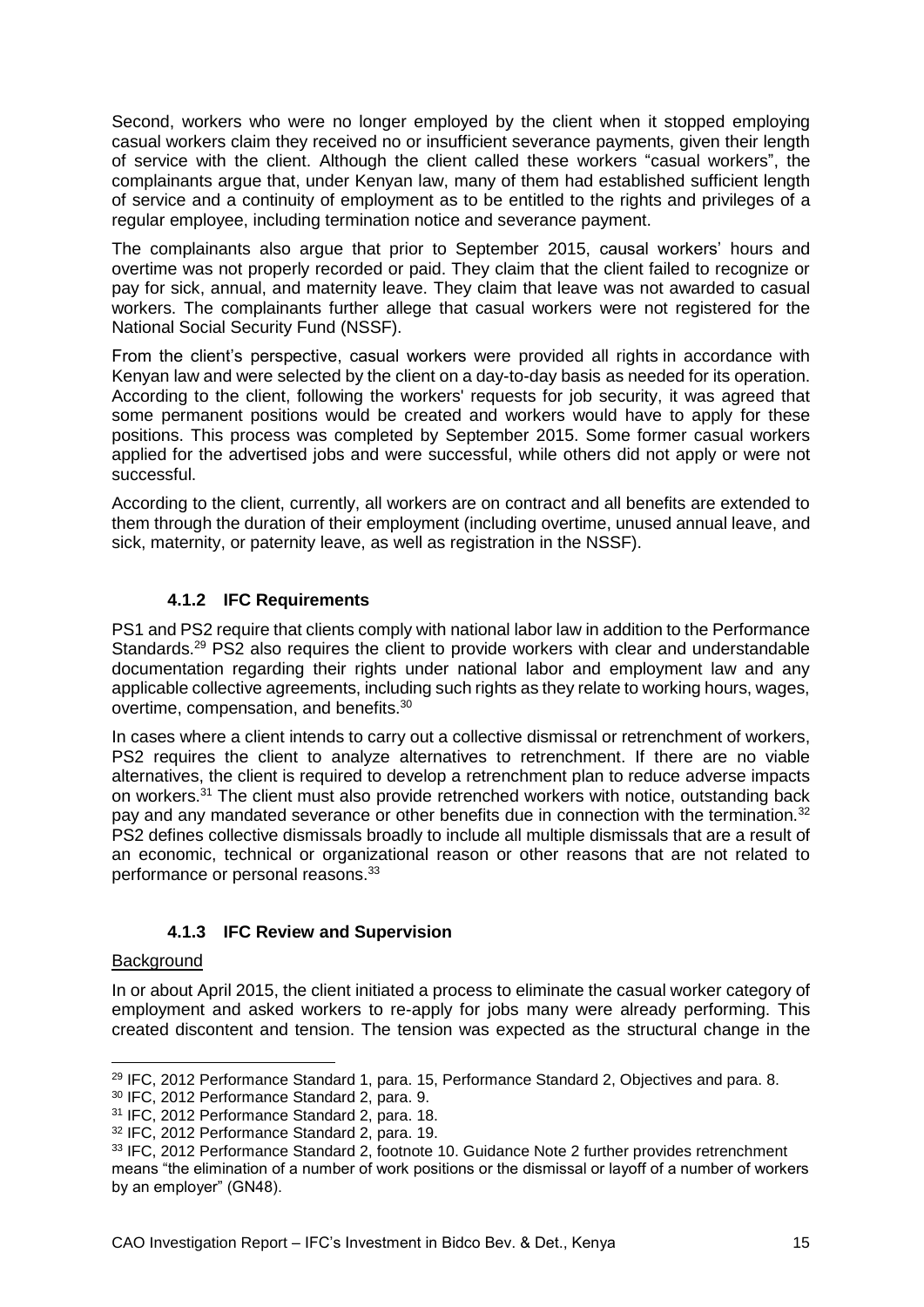workforce affected a large portion of workers even though the client's intention was to provide employment security to the workers who transitioned to regular contracts. In this context, workers raised concerns about hours of employment, overtime, severance pay, accrued pension rights and benefits.

By September 2015, according to the client, 1200 individuals were added to its payroll, many of whom belonged to the casual worker category.<sup>34</sup> In October 2015, 296 casual workers filed a lawsuit against the client alleging unlawful termination and unfair labor practices.<sup>35</sup>

In relation to the hiring of casual workers during the period pre-dating the adoption of the September 2015 HR Handbook, CAO notes claims related to unrecorded and improperly paid work hours and overtime, or failure to award sick, annual, and maternity leave, or failure to register workers for the National Social Security Fund (NSSF). The complainants confirm that these are no longer issues.

#### IFC pre-investment review (2013 - May 2016)

IFC initiated its due diligence in June 2013 and disclosed the ESRS and the ESAP for the project in May 2014, about a year before the client started the process of eliminating the category of casual workers.

The ESRS sets out IFC's findings regarding total employees, disaggregated by contract workers and gender as well as projections for employee growth. The ESRS adds that individuals are on "either open-ended contracts, or fixed term employment, but all are regarded as employees and have equal rights and benefits." The ESRS notes that the E&S requirements include "adherence to Kenyan labor law, working conditions, standards."<sup>36</sup>

IFC's due diligence did not identify the existence of a sizeable part of the workforce as casual, nor did it detect the risks associated with the practice of hiring workers under such terms. The ESRS includes two references to casual workers, however no information is provided to distinguish such category of employment and no risks are identified or assessed with respect to the use of casual employees.<sup>37</sup> The ESRS provides no information about the number of casual employees or their roles.<sup>38</sup>

IFC's E&S review documents make no reference to the client's planned –and later implemented– decision to eliminate casual employment and transition some of these workers to fixed-term contracts. IFC informed CAO that the client did not disclose these plans to IFC during the pre-investment phase.

The client's submitted its first Annual Monitoring Report (AMR) to IFC in March 2015. The AMR contained little information relating to labor issues as the beverage plant was still under construction and most actions were deferred to the operation stage. IFC documentation does not identify demonstrations by workers in relation to related issues during the period May to October 2015 as reported in local media.<sup>39</sup> IFC documentation is similarly silent in relation to the client's position, as conveyed to workers, that these demonstrations were in violation of

<sup>&</sup>lt;sup>34</sup> "Clarifications by Bidco Africa on Various Allegations Raised in the Smear Campaign", August 3, 2017 ("Bidco Clarifications"), available at<https://bit.ly/2xuuXqa> (accessed April 2018), p. 3.

<sup>35</sup> Republic of Kenya in the Employment and Labour Relations Court of Kenya at Nairobi, Cause No. 1936 of 2015, Martin Wamae Wangu & 295 others v. Bidco Africa Ltd <https://bit.ly/2A6TaE7> (accessed July 24, 2018).

<sup>36</sup> ESRS, Environmental and Social Mitigation Measures.

<sup>&</sup>lt;sup>37</sup> The ESRS, Environmental and Social Mitigation Measures, states that "Casual workers also receive training but are not required to work for more than five (5) consecutive days in a seven (7) day week. Casual workers are also provided with uniforms and required safety equipment while at work."

<sup>38</sup> The ESRS, Environmental and Social Mitigation Measures, states that the client has 2256 employees of which 1403 are contract workers. The ESRS does not provide information about the size of the client's casual workforce.

<sup>39</sup> Nairobi Business Monthly, October 9, 2015, <https://bit.ly/2kB3k5o> (accessed April 3, 2018).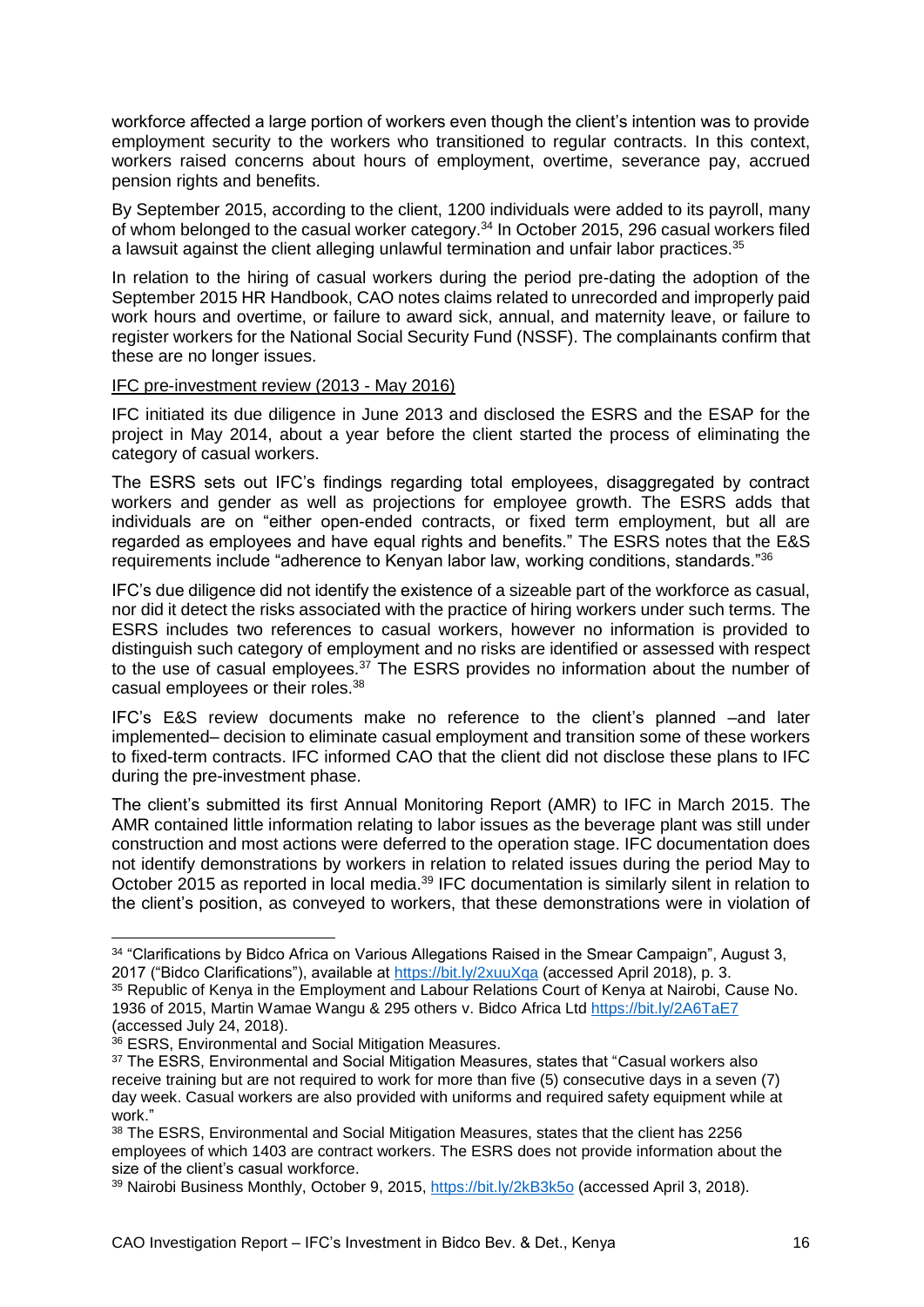its HR policies and Kenyan law and that participants would be subject to legal and disciplinary action.

In November 2015, IFC documentation notes media campaigns initiated against the client and its labor practices, claiming unfair treatment of workers. In response to these issues, IFC notes that the client has a high-profile in East Africa and would continue to attract controversial media attention. IFC recommended to monitor the client closely, but made no inquiry into the details of the disputes or the allegations regarding the client.

IFC informed CAO that it did not carry out any legal due diligence in relation to labor issues and did not ask whether there were any outstanding labor related lawsuits against the client. CAO found no documentation to suggest that IFC was aware of national legal requirements or of their potential relevance to the client's approach to employment of casual workers. This was confirmed in interviews with IFC staff.

IFC informed CAO that it advised the client, on issues relevant to other aspects of the complaint and on possible solutions (safety posters, emergency number, use of PPEs, grievance handling), prior to disbursing the loan. IFC considered that during its review of the client's human resources policy the client was very responsive to the team's comments on working hours and number of shifts.

#### IFC supervision (as of June 2016)

At first disbursement, in June 2016, IFC noted that the client had reviewed labor arrangements with respect to casual workers and issued formal contracts to all workers, thus reducing labor uncertainty. IFC did not inquire whether the process to eliminate the category of casual workers was carried out in accordance with Kenyan law, and did not inquire about the terms of workers' separation from the client. IFC did not inquire whether the client carried out any analysis of alternatives to its plan to eliminate the casual worker category of employment, or how the client intended to reduce adverse impacts on such workers. IFC did not ask for any information about notice, severance payments or other benefits to workers affected by the elimination of the casual worker positions.

The client submitted its second AMR to IFC in October 2016. IFC's supervision documentation from October 2016 notes that the client produced an updated HR manual, that its approach to HR issues had evolved and that the client ceased to employ casual workers. IFC considered this, along with the client's addition of a third shift, to constitute major improvements, leading to an increase in workers' satisfaction. IFC considered the client's low worker turnover rate, as an indicator of worker satisfaction.

IFC's 2016 supervision findings do not make reference to multiple lawsuits that were filed against the client in relation to the termination of casual employment, including one in October 2015 on behalf of 296 workers. The client's October 2016 AMR does not mention the conversion of casual workers nor the existence of any labor lawsuits against the client. However, IFC was aware of the issues at this time due to the complaint, which CAO shared with IFC in July 2016. IFC informed CAO that it was surprised by the complainants' allegations and initiated discussions with the client to verify them. Prior to the complaint, IFC believed that casual workers were seasonal workers and therefore did not attempt to find out how long they had been working for the client. IFC did not inquire as to legal, reputational or financial risks the lawsuits lodged by former casual workers may have on the client.

In April 2017, IFC received from the client a description of the 2015-2016 labor cases. In early 2018, IFC requested from the client an update on the labor cases and labor tribunal resolutions. On February 14, 2018, the client shared with IFC the updated status of the cases filed between 2011 and 2016.

#### Overview of the legal issues raised by the complainants

The client has been the subject of several lawsuits filed by former casual workers. The complainants provided CAO with copies of a number of these lawsuits. Information is also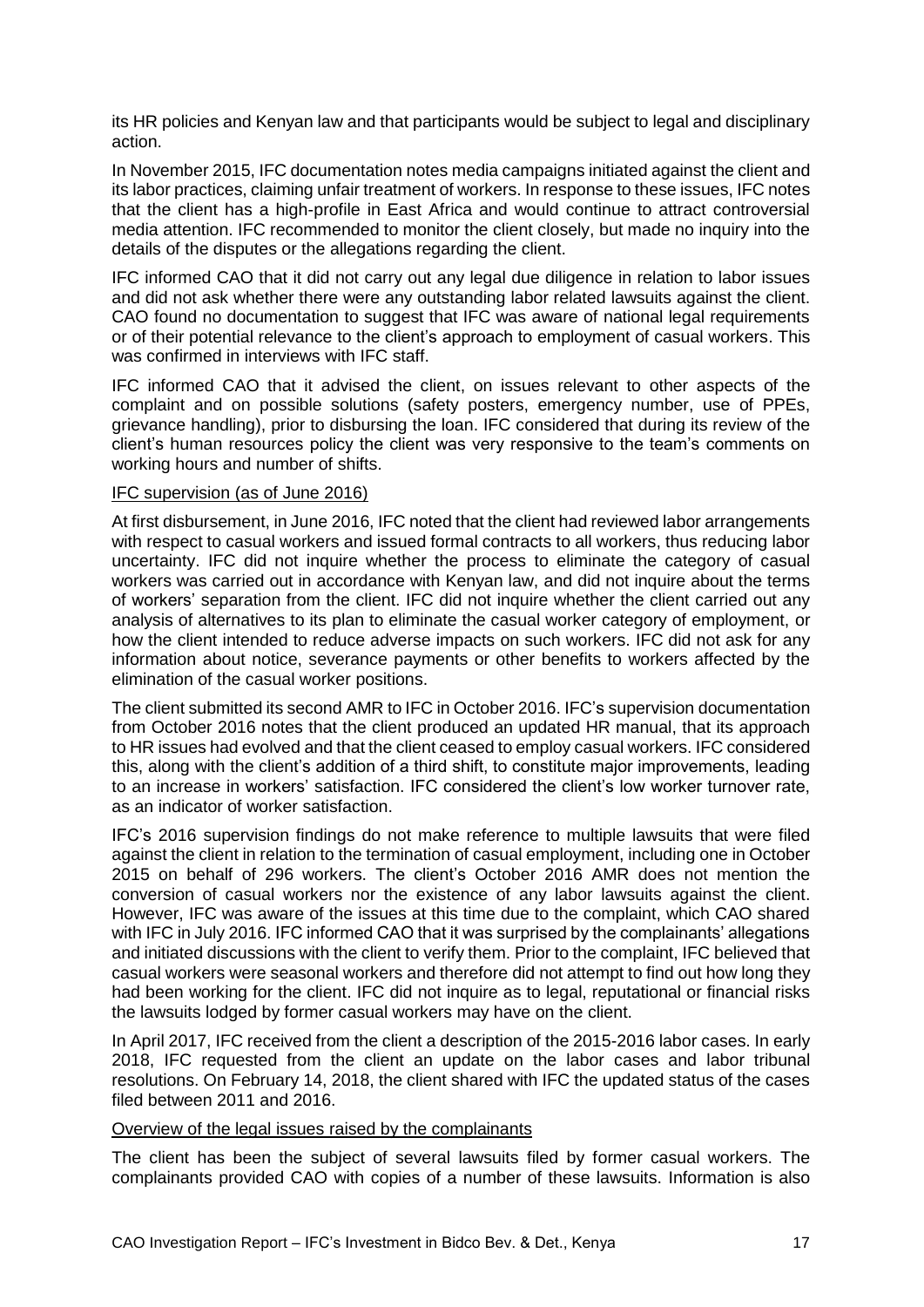available in public records. A common theme among the lawsuits is the claim that many of the client's casual workers should have been considered as regular employees, based on the client's practice of employing casual workers on a continuous basis for extended periods.

Kenya's Employment Act, defines a casual employee as "a person the terms of whose engagement provide for … payment at the end of each day and who is not engaged for a longer period than twenty-four hours at a time."<sup>40</sup> Under the same law, casual employees who work "continuously for two months or more" are entitled to terms and conditions of service as "[they] would have been entitled to under this Act had [they] not initially been employed as a casual employee."<sup>41</sup> This includes benefits for termination. CAO's review of relevant court decisions involving the client, shows that courts have ruled that once a casual worker "works continuously for at least one month, the employment automatically converts to monthly contract terms." The judge in the same instance considered that days on which the employee did not work during that month would be normal off days that would be taken by any regular employee.<sup>42</sup>

CAO's review of Kenyan court decisions, shows that the client has lost a number of cases involving the termination of former casual workers. In these cases, the former causal workers were considered to have been regular employees based on the length and regularity of their service. Workers in these cases were awarded a combination of: a) salary in lieu of notice; b) pay for each year of service; c) payment in lieu of leave days not taken; and d) compensation for unfair termination.<sup>43</sup> In the specific case of the 296 former casual workers, the Nairobi Employment and Labour Relations Court, found that the workers met the requirement of Kenya's Employment Act entitling them to terms and conditions of service for employees who had not initially been employed as casual workers. The court awarded the workers one month's salary in lieu of notice of termination of service and one month's salary in lieu of leave for each complete year of service from 2009 to 2013 for those in service during this period.<sup>44</sup>

<sup>40</sup> Kenya Employment Act §2.

<sup>41</sup> Kenya Employment Act §37(3).

<sup>42</sup> See Republic of Kenya in the Industrial Court of Kenya at Nairobi, Cause No. 690 of 2013, George Ochieng Amolo vs. Bidco Oil Refineries<https://goo.gl/t3V9jc> (accessed March 14, 2018, "Amolo vs. Bidco"). See also Republic of Kenya Industrial Court of Kenya, Cause No. 671 of 2012, Wilfred Bukachi Opwaka vs. Ready Consultancy Company Limited,<https://goo.gl/kciNfm> (accessed March 14, 2018); the judge ruled "an employee employed on casual terms who works continuously for one month is deemed to be converted to monthly terms of contract terms at the expiry of one month. Having worked for more than 1 month continuously the claimant was no longer a casual employee but employed on monthly contract. He was therefore entitled to annual leave and termination notice as provided in Section 37 of the Act."

<sup>43</sup> See Nairobi Industrial Court cases: i) Cause No. 175 of 2011, Peter Adongo Achola vs. Bidco Oil Refineries Limited,<https://goo.gl/jrQtzC> (accessed March 14, 2018); ii) Cause No. 1077 of 2013, Josephat Gichuki Mwangi vs. Bidco Oil Refineries,<https://goo.gl/hZh3Hg> (accessed March 14, 2018, "Mwangi vs. Bidco"); iii) Amolo vs. Bidco. See also Nairobi Employment and Labour Relations Court cases: i) Cause No. 1105 of 2011, Moses Njue Nguru vs. Bidco Oil Refineries,<https://bit.ly/2LamDh5> (accessed March 14, 2018); ii) Cause No. 1916 of 2011, Robert Kipkemboi Kirwa and Patrick Isaac Injendi vs. Bidco Oil Refineries Limited,<https://goo.gl/fRXVKq> (accessed March 14, 2018, "Kirwa and Injendi vs. Bidco"). And see Nakuru Employment and Labour Relations Court cases: i) Cause No. 171 of 2015, Hosea Akunga Ombwori vs. Bidco Oil Refineries Limited,<https://goo.gl/WLukxs> (accessed March 14, 2018, "Ombwori vs. Bidco"); and, ii) Cause No. 366 of 2013, Robert Njihia Mwangi vs Bidco Oil Refineries Limited,<https://bit.ly/2IZkNTD> (accessed March 14, 2018).

<sup>44</sup> Republic of Kenya in the Employment and Labour Relations Court of Kenya at Nairobi, Cause No. 1936 of 2015, Martin Wamae Wangu & 295 others v. Bidco Africa Ltd <https://bit.ly/2A6TaE7> (accessed July 24, 2018).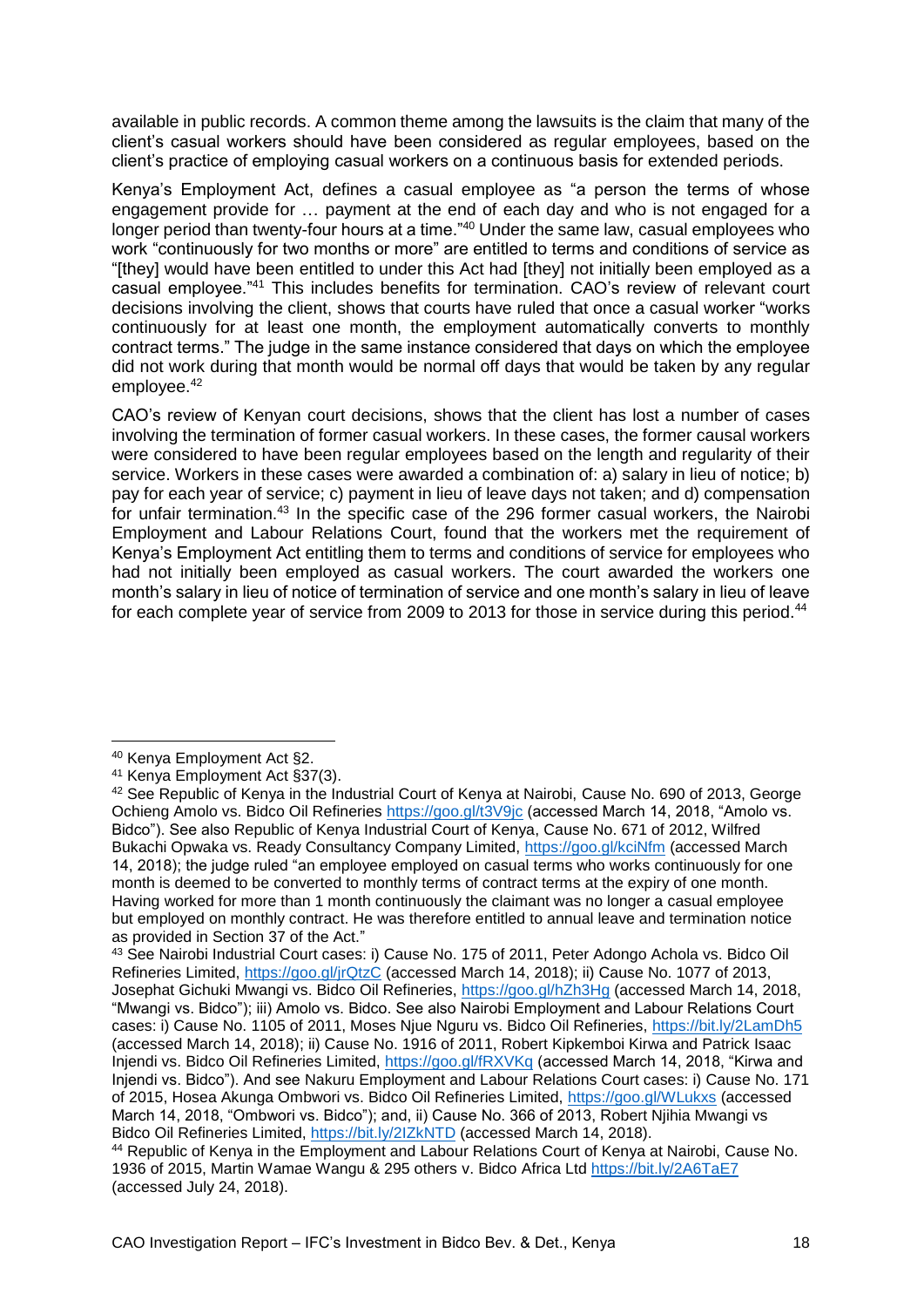### **4.1.4 Observations and Findings**

<span id="page-18-0"></span>Prior to investing in the client IFC conducted a review of the client's E&S performance which included labor related issues. While noting that the client employed more than 2000 workers, IFC's pre-investment E&S review did not include a labor audit, an evaluation of the client's HR policies against the requirements of Kenyan law, or a review of ongoing labor related litigation involving the client.

CAO notes that the Kenyan Employment Act provides casual employees with the entitlements and protection of regular employees if they are engaged by an employer for an extended period of time. CAO also notes a number of court cases (including at least 12 open cases of unlawful termination of employment) filed by former casual employees of the client, both prior to and during the period of IFC's pre-investment review.

While the client ceased to employ casual workers as of 2015, CAO finds that IFC's review and supervision in relation to this issue were not sufficient to provide assurance that the client's employment policies with regard to casual workers were consistent with national law as required by PS2, paras. 8 and 9. As a result, compliance issues in relation to these workers arise. In particular, CAO finds that IFC has not ensured that payments to former casual workers upon termination were consistent with Kenyan legal requirements as provided by the Employment Act. Similarly, CAO finds that IFC has not ensured that casual workers who were converted to regular employment were properly credited with benefits accrued during their period of casual employment. Given findings of Kenyan courts that the client has unfairly dismissed and under compensated former casual workers in a number of instances, CAO finds that an audit of the client's employment practices against Kenyan law, including an assessment of possible under compensation of former casual workers is required.

CAO notes that the client's decision to cease employing casual workers in 2015 affected a significant proportion of its workforce. The decision to terminate this group of workers, albeit with an intention to rehire many and provide employment security, raises questions as to the application of the PS2 requirements on retrenchment. CAO finds no evidence that IFC drew the client's attention to this issue or considered how the requirements for retrenchment under PS2 should be applied to this case. This was not consistent with the requirements of PS2, paras. 18 and 19.

### **4.2 Occupational Health and Safety Conditions**

#### <span id="page-18-1"></span>**Summary of Findings:**

IFC properly assured itself pre-investment that risks and potential hazards to workers, were identified. A system was required to provide workers with a safe and healthy work environment including preventive and protective measures, OHS training, and emergency preparedness and response arrangements. This is in compliance with PS2, para. 23.

However, IFC lacks assurance that the client is systematically implementing preventive and protective OHS measures according to good international industry practice. Similarly, IFC lacks assurance that the client has in place adequate systems for reporting on accidents and incidents, analyzing their root causes and implementing corrective measures. Thus, CAO finds that IFC has not provided adequate supervision in relation to OHS requirements of PS2 and the EHS Guidelines.

### **4.2.1 Claims and Responses**

<span id="page-18-2"></span>The complainants state that the client does not provide Personal Protective Equipment (PPE) as would be necessary to protect workers. They claim that safety boots are replaced every three years although they last only two weeks. They claim that workers must bear the cost of replacing degraded equipment.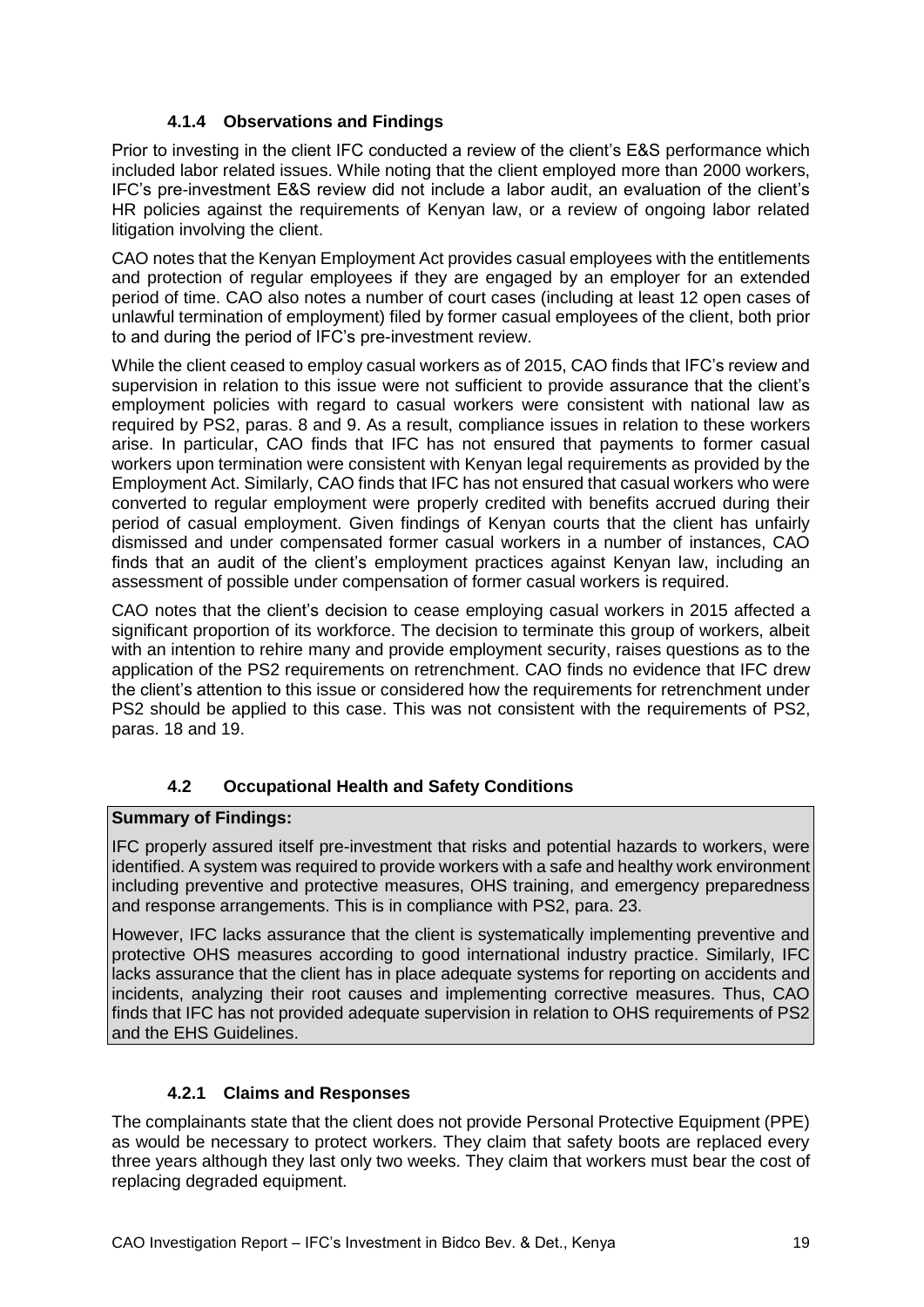They allege that accidents are common at the plant and that first aid care is not adequate as supervisors are not trained to provide first aid, and first aid kits are not of good quality. They claim that there is no medical staff on site and referrals to hospital are made under the sole discretion of supervisors. They allege that many workers do not get medical coverage or compensation due to job related injuries.

The client points to health and safety certifications (OHSAS 18001 and ISO 14001) in support of its safe working environment. The client states that PPE is provided, that it is of good quality (meeting the requirements of the Kenya Bureau of Standards), and that it is warrantied. The client adds that, unless lost or stolen, PPE is replaced for free. It adds that its safety officer makes rounds to ensure conformity with safety measures.

The client states that no medical staff is required on site, however cars are available to transport injured workers to the hospital, which is located approximately 12 minutes away. The client states that all of its workers are covered by workers' compensation insurance.

#### **4.2.2 IFC Requirements**

<span id="page-19-0"></span>IFC requires that clients provide workers with "a safe and healthy work environment." Clients are expected to take steps to prevent accidents and injuries "associated with, or occurring in the course of work by minimizing, as far as reasonably practicable, the causes of hazards. In a manner consistent with good international industry practice" (GIIP).<sup>45</sup> Clients are also expected to address areas that include the (i) identification of potential hazards to workers; (ii) provision of preventive and protective measures; (iii) training of workers; (iv) documentation and reporting of occupational accidents, diseases, and incidents; and (v) emergency prevention, preparedness, and response arrangements. 46

IFC's guidance note related to PS2 provides that OHS practices should include the identification of potential hazards and responses to eliminate sources of risk or minimize workers' exposure to them.<sup>47</sup> The guidance expects clients to comply with national laws regulating OHS and workplace conditions.<sup>48</sup>

The guidance expects training to be provided to all workers on relevant aspects of OHS associated with their daily work, including emergency arrangements.<sup>49</sup> The client is to document and report occupational injuries, illnesses and fatalities.<sup>50</sup> The client's management system should include regular monitoring and review of OHS matters and, as a good practice, apply information compiled and any corrective measures in a continuous process to improve OHS conditions and management.<sup>51</sup>

IFC's Sustainability Policy also requires that environmental and social due diligence include analyzing the business activity's environmental and social performance in relation to the World Bank Group EHS Guidelines.<sup>52</sup> The EHS Guidelines require training be provided to ensure workers are oriented to the specific hazards of the work assignments. They require workers with rescue and first-aid duties to receive dedicated training.<sup>53</sup> They recommend distribution

<sup>45</sup> IFC, 2012 Performance Standard 2, para. 23, footnote 14, defines good international industry practice as the exercise of professional skill, diligence, prudence, and foresight that would reasonably be expected from skilled and experienced professionals engaged in the same type of undertaking under the same or similar circumstances, globally or regionally.

<sup>46</sup> IFC, 2012 Performance Standard 2, para. 23.

<sup>47</sup> IFC, 2012 Guidance Note 2, para. GN76.

<sup>48</sup> IFC, 2012 Guidance Note 2, para. GN77.

<sup>49</sup> IFC, 2012 Guidance Note 2, para. GN80.

<sup>50</sup> IFC, 2012 Guidance Note 2, para. GN81.

<sup>51</sup> IFC, 2012 Guidance Note 2, para. GN83.

<sup>52</sup> IFC, 2012 Sustainability Policy, para. 28.

<sup>53</sup> Environmental, Health, and Safety (EHS) Guidelines; General EHS Guidelines: Occupational Health and Safety, p. 64 (EHS Guidelines); available at [https://bit.ly/2sqzjZq.](https://bit.ly/2sqzjZq)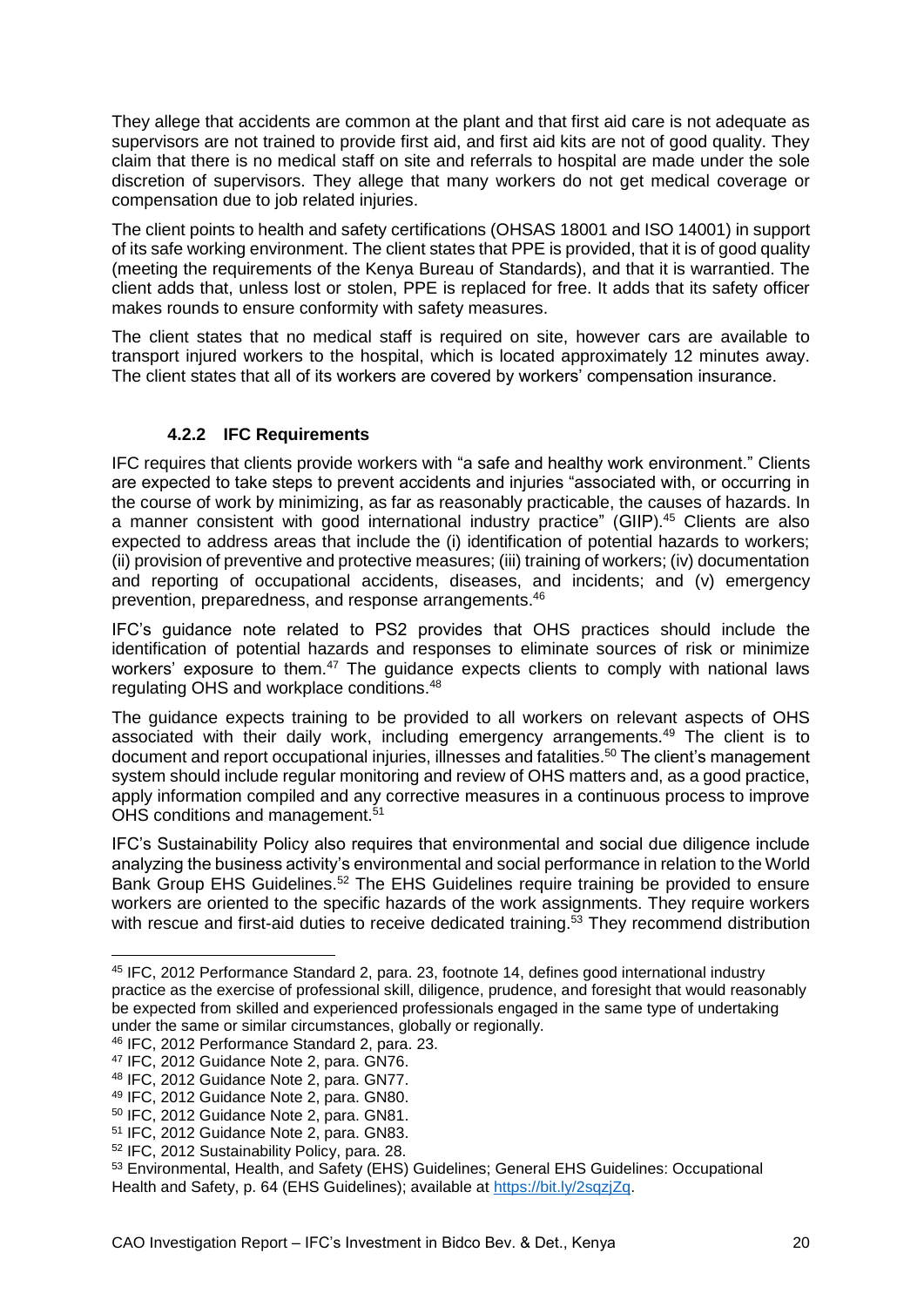and use of PPE if alternative technologies, work plans or procedures cannot eliminate a hazard or exposure. They add that PPE should be appropriate to protect individuals without incurring inconveniences as it be maintained and replaced when damaged or worn out.<sup>54</sup>

In terms of OHS monitoring, the EHS Guidelines require a system in place to enable workers to report any situation they believe presents a danger to life or health. The EHS Guidelines add that all incidents and near misses should be investigated to establish what happened, determine the cause, and identify measures to prevent a recurrence.<sup>55</sup>

### **4.2.3 IFC Review and Supervision**

#### <span id="page-20-0"></span>IFC pre-investment review

Project documents, including the May 2014 ESRS, indicate that IFC reviewed the client's OHS policies and procedures.<sup>56</sup> The ESRS states that the client has comprehensive OHS management system procedures, which are followed rigorously. IFC states that its due diligence was conducted in accordance with PSs and Kenyan labor law and that anything not aligned with Kenyan labor law or IFC's PSs was noted in the action plan.

The ESRS indicates that employees are provided with PPE in accordance with their job descriptions and the PPE issuance policy. It adds that employees are generally compliant and use PPE. It also adds that OHS incidents, in the year prior to the ESRS, had been minor. IFC states that the client is OHSAS 18000 certified and OHS Risk Assessments are performed by an independent certified OHS auditor to maintain certification and fulfill Kenyan Occupational Health & Safety Act requirements. IFC also states that the reports arising from these audits, including the most recent of 2012, were verified during the due diligence. IFC did not provide any assessment of the quality of the client's OHS auditing (whether internal or external).

The ESRS indicates that the client agreed to develop and implement an environmental, OHS and food safety management system, including policies, plans, manuals and procedures as part of an Integrated EHS Management System. IFC considered this to be in compliance with PS1 requirements and EHS Guidelines.<sup>57</sup>

The ESRS states that incident reports are displayed on a white board and records kept for all injuries.<sup>58</sup> The ESRS adds that, while there is no nurse or doctor on duty in the plant, employees with injuries are given first aid treatment and taken to the local hospital and treated at the client's expense or under the National Hospital Insurance Fund (NHIF).<sup>59</sup> IFC reported that specific training on first aid is conducted on an ongoing basis with refresher courses given every six months.<sup>60</sup> IFC also reported that all employees were provided with workplace accident and occupational illness insurance.<sup>61</sup>

The agreed upon ESAP, required the client to develop and implement OHS policies and procedures demonstrating compliance with the EHS Guidelines prior to construction or upon

<sup>54</sup> EHS Guidelines, pp. 73-74.

<sup>55</sup> EHS Guidelines, p. 76.

<sup>56</sup> In the ESRS, Overview of IFC's Scope of Review, IFC reports that it reviewed the client's BS OHS documentation; health and safety code; OHSMS Manual; safety training; OHS poster; PPE issuance policy; OHSAS monitoring and control; BS OHSAS 18001 certificates, and first aid emergency response.

<sup>57</sup> ESRS, Environmental and Social Mitigation Measures.

<sup>58</sup> ESRS, Environmental and Social Mitigation Measures.

<sup>59</sup> ESRS, Environmental and Social Mitigation Measures. According to the client, it "contracted hospitals in Thika Naidu, Thika Nursing Home, Avenue Hospital, Mediheal wherein professional Health Care is administered to employees." See, Bidco Clarifications, p. 2.

<sup>60</sup> ESRS, Environmental and Social Mitigation Measures.

 $61$  The client has a fully paid insurance cover for Workplace accidents with Kenindia Insurance Company. See, Bidco Clarifications, p. 2.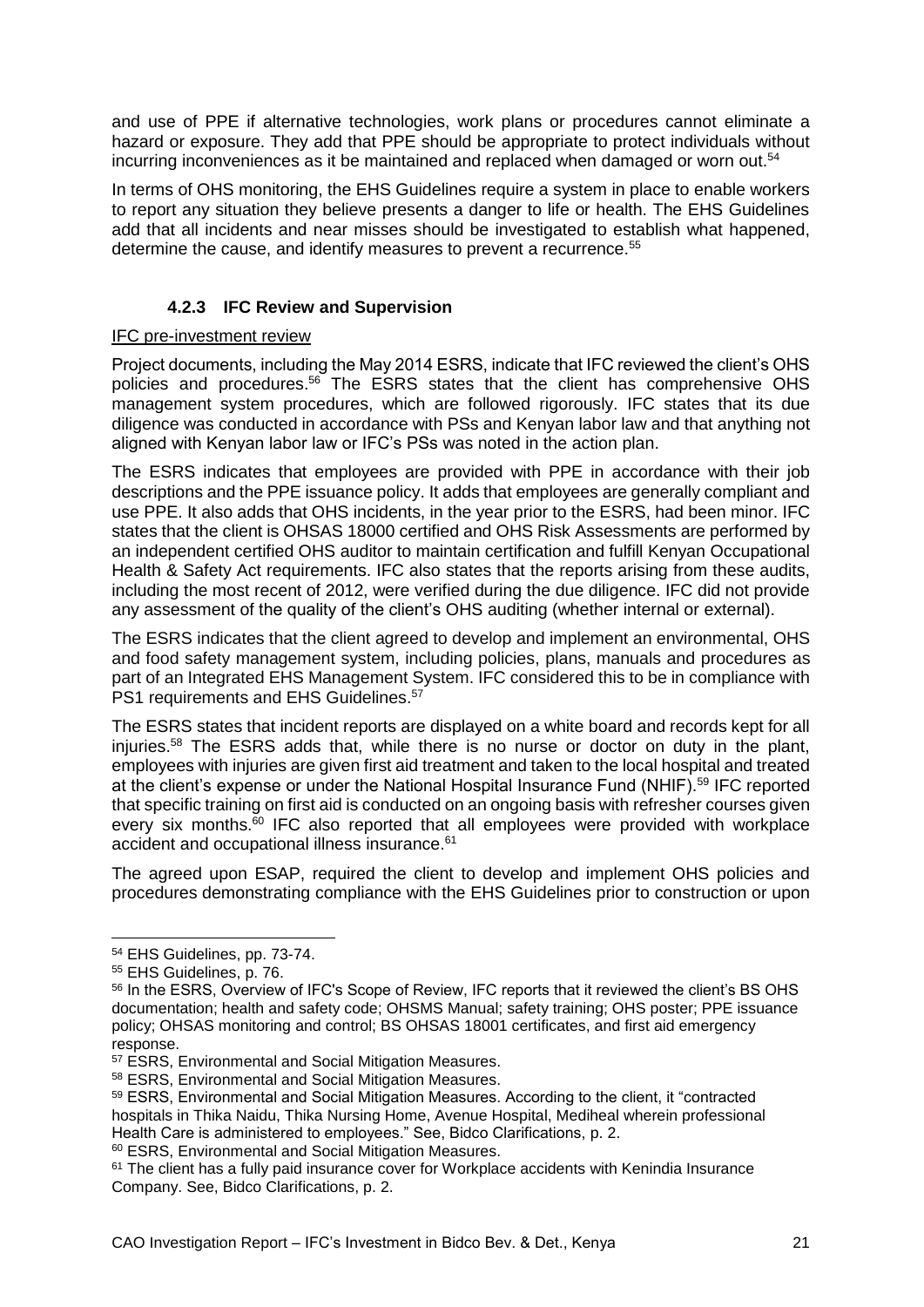the factory's commissioning.<sup>62</sup> In its submission for Board approval, on June 03, 2014, IFC identified that key environmental and social issues applicable to the investment included OHS.

In February 2015, IFC noted that the client had obtained the certificate of registration as a workplace under the Occupational Safety and Health Act, which was a condition for disbursement. IFC stated that the client had developed and implemented OHS policies and procedures demonstrating compliance with the World Bank Group's EHS Guidelines as per the ESAP.

IFC staff explained to CAO, that the client's policies and procedures were reviewed and crosschecked against verifiable information (e.g. safety posters, emergency number, workers' understanding of policies, use of PPEs, etc.). IFC staff also stated that they checked on the enforcement and monitoring of PPE-use. IFC staff stated that all employees were trained on PPE-use during induction and informed of related policies. IFC informed CAO that the client's PPE issuance policy gives a replacement period of 2 years and does not state that employees would be required to replace equipment. However, under certain conditions where PPE equipment is continually lost or misplaced the client's policy provides that employee may be fined, warned or suspended. In this context CAO notes provisions of Kenyan law prohibit costs of OHS compliance from being shifted to workers.<sup>63</sup>

#### IFC supervision

-

IFC supervision documentation from 2016 confirmed that the client employed an EHS manager for each factory and that there were three EHS champions per section (Safety, Health/First Aid, and Environment) on the factory floor, each, trained to spot non-compliant behavior and to manage incidents.

IFC staff stated that they reviewed the client's OHS audit reports, including the client's annual external audits and monthly and quarterly internal audits. While generally positive in relation to OHS performance, one such audit report (from June 2016) pointed out that root cause analysis of incidents and development of corrective actions should be enhanced. The same report also noted that PPE usage enforcement should be emphasized. A January 2014 audit report noted similar conclusions relating to PPE and development of corrective actions. A client initiated anonymous workers' survey from May 2016, reviewed by IFC, also identified the issuance of PPE as an issue in need of resolution. IFC reported that the client stated that it had acted on this finding.

By October 2016, IFC was aware that enforcement of the usage of PPE remained an area for improvement. IFC was also aware that the client's records of safety incidents lacked root cause analysis and that non-conformity in relation to washrooms and hygiene existed. IFC reviewed a register of OHS incidents for the period from December 2015 to February 2016. mentioning 15 injuries. Among these four related to splashing of chemicals or acid oil in workers' eyes; one of which resulted in a four-day period of incapacity. The other most common incident was 'slip and fall', which was reported three times. The records did not indicate corrective measures adopted to avoid future occurrences. IFC also reviewed the client's OHS incidents report from January to September 2016, in which eleven health and

 $62$  ESAP, Action Item 1. Such measures include, the designing and implementation of an Integrated Environmental and Social Management System ("ESMS"), which includes OHS; the composition of an Environmental, Health and Safety ("EHS") Committee; evidence of complete and effective implementation of the ESMS. The ESAP requires the client to develop and implement OHS policies and procedures demonstrating compliance with the World Bank Group's EHS Guidelines. It requires the client to adopt key performance indicators (Safety – Lost Time Incidence Frequency Rate and Accident Free Days). It also required the client to submit annual EHS reports to IFC as part of the Annual Monitoring Report.

<sup>&</sup>lt;sup>63</sup> The Kenya Occupational Safety and Health Act, No. 15, (2007) prohibits an employer from making "any deduction from an employee's remuneration or levy, or permit to be levied on any of his employees any charge in respect of anything done or provided in pursuance of this Act" <https://goo.gl/pk1WVN> (accessed March 14, 2018), see, para. 10.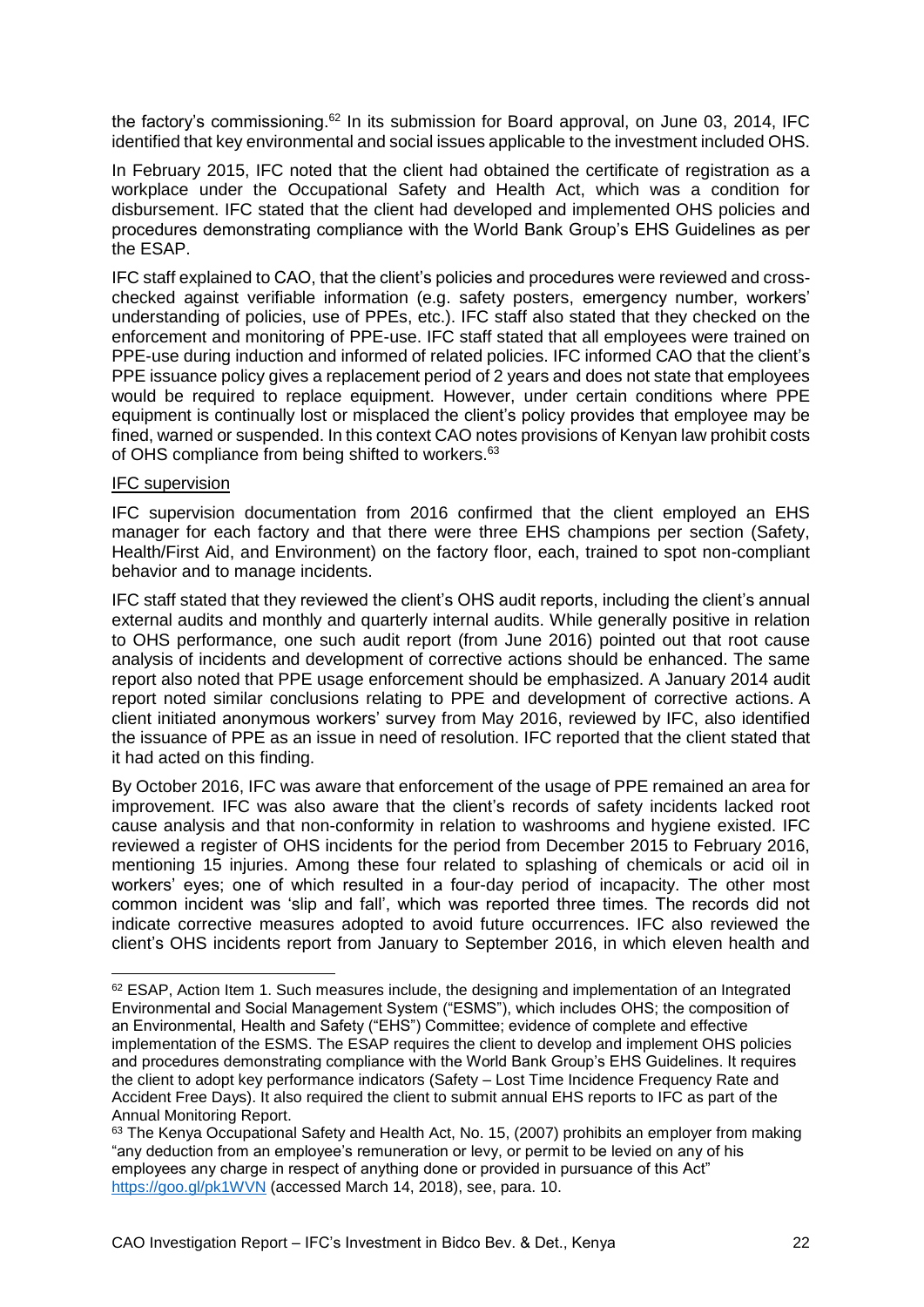safety incidents were recorded; all resulting in minor injuries. In response to IFC's several requests for information between October 2016 and February 2017, on whether incidents were investigated and corrective measures taken, the client provided a sample investigation report.

In early 2018, IFC requested that the client provide assurance of OHS policy implementation, including: installation of non-slip flooring in at-risk areas like the bottling plant; re-siting or renovating toilet facilities as needed; records of PPE provision and adherence to the PPE policy; continuing refresher training for all workers on OHS; effective root-cause analysis, and detailed corrective actions for all OHS incidents recorded on the OHS registers.

IFC also requested that the client provide detailed documentation of OHS incidents and corrective actions, as well as root cause analysis. In February 2018, the client provided with IFC a register of OHS incidents for the period January to March 2017. This included brief summary information in relation to 13 injuries including their causes and preventative measures taken. The client also provided a sample injury investigation report which provided more details in relation to a single incident from 2015. Following an initial review of this information, IFC requested a more recent OHS incident list and root cause analysis reports covering a full year including more details in relation to incidents, near misses, lost time, corrective actions and OHS trends, as would usually be expected in the client's AMR.

#### Observations from CAO site visit

An announced site visit by the CAO team to the client in May 2017 also raised concerns regarding the provision of PPE. CAO's observation was that PPE was generally worn, with some significant exceptions. During a walk-through of the factory, CAO observed that some workers were not wearing protective footwear. A worker explained that he had been waiting for six months to be issued new safety footwear. CAO also observed that the floor in one of the facilities was slippery and workers interviewed spoke of falls and injuries to arms and knees resulting from slipping. The client was aware of this issue and indicated that it was considering means to address it.

The CAO team met with a worker responsible for providing first aid assistance. He had received basic training for his task and was knowledgeable. He also showed the team a reasonably stocked first aid cabinet on the floor of the workshop. CAO was shown current incident reports displayed on a white board and records kept for injuries.

### **4.2.4 Observations and Findings**

<span id="page-22-0"></span>CAO finds that IFC properly assured itself at pre-investment that risks and potential hazards to workers, were identified. A system was required to provide workers with a safe and healthy work environment including preventive and protective measures, OHS training, and emergency preparedness and response arrangements. This is in compliance with PS2, para. 23.

However, CAO finds that IFC lacks assurance that the client is systematically implementing preventive and protective measures according to good international industry practice. Similarly, CAO finds that IFC lacks assurance that the client has in place adequate systems for reporting on accidents and incidents, analyzing their root causes and implementing corrective measures. This has been indicated in audit reports and verified by IFC during its site supervision, however, the issues persist without a clear corrective action plan. Thus, CAO finds that IFC has not provided adequate supervision in relation to OHS requirements of PS2 and the EHS Guidelines.

CAO notes that the client provides an OHS environment that is above the standard likely to be encountered in many other factories in Kenya, however, IFC lacks assurance that the client's OHS performance meets the IFC requirement for "good international industry practice." Weaknesses in OHS performance as documented by IFC and observed by CAO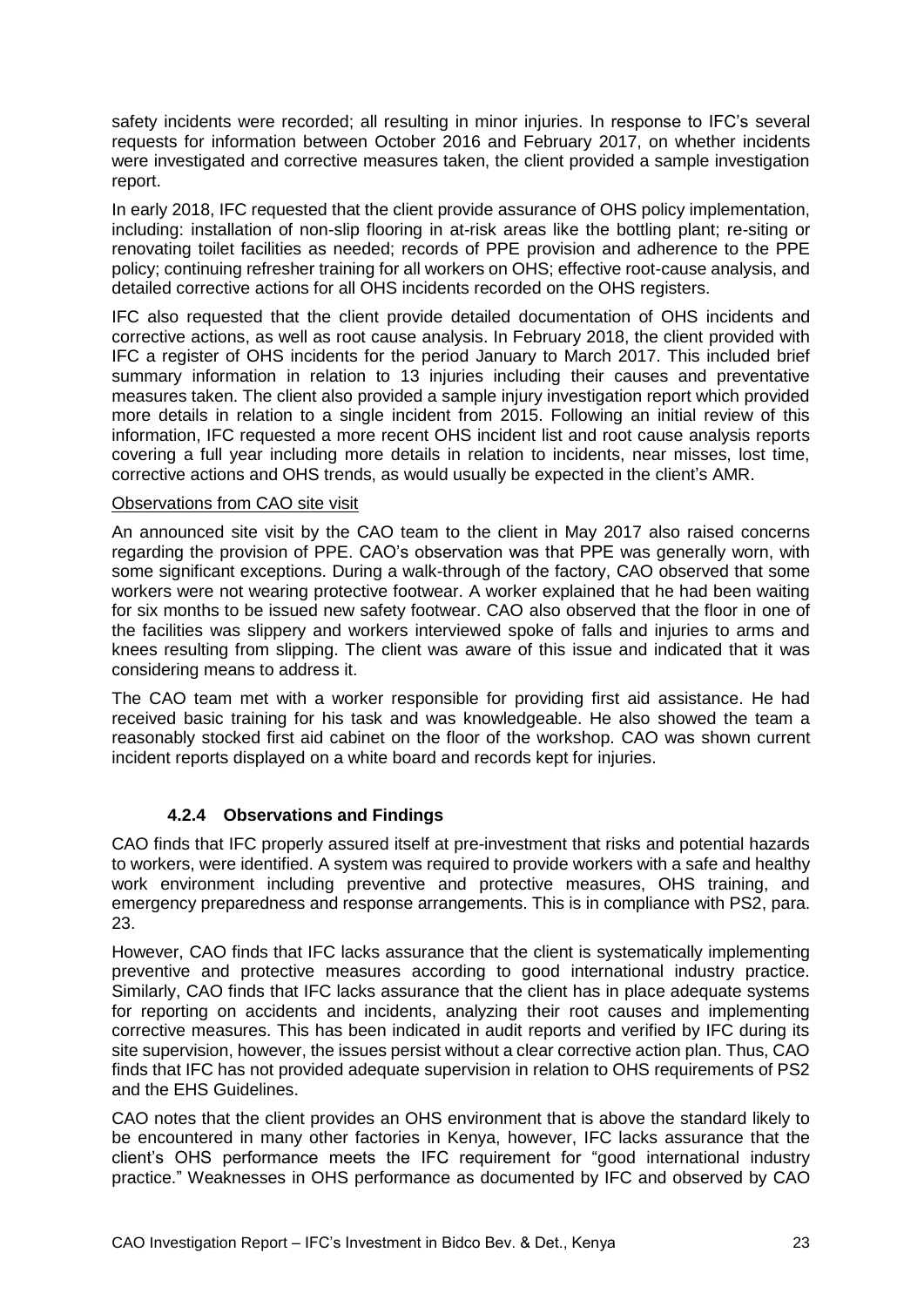could be promptly corrected, if expert guidance is provided to the client. Some of these weaknesses are recurrent in the client's audit reports (such as enforcement of PPE compliance). CAO notes that ISO audits are undertaken with the objective of continuous improvement to motivate reaching higher levels of compliance. Audits usually require an escalation process, whereby an issue that remains uncorrected, is raised to a higher level of non-conformity during the following audit. Ultimately, certification may be put in question if recurrent non-conformities are not addressed. IFC has not ensured that such escalation occurred with regard to systemic enforcement of PPE-use. CAO also notes concerns regarding persistent allegations that workers are required to pay for damaged or lost PPE in certain circumstances, given requirements of Kenyan law that no deduction from wages is permitted in relation to OHS matters. 64

### **4.3 Union Recognition**

#### <span id="page-23-0"></span>**Summary of Findings:**

The complaints allege that the client has made it difficult for workers to obtain collective representation by favoring the Kenya Chemicals & Allied Workers Union (KCAAWU) over the Kenya Commercial Food and Allied Workers Union (KCFAWU). CAO notes that Kenyan Courts have ruled on this issue resulting in a 2012 union Recognition Agreement that remains in force. As a result, CAO finds that this does not raise a compliance issue from an IFC perspective.

### **4.3.1 Claims and Responses**

<span id="page-23-1"></span>The complainants allege that the client has made it difficult for the workers to obtain collective representation. They allege that workers have insisted on being represented by the Thikabased Kenya Commercial Food and Allied Workers Union (KCFAWU), but are represented instead by the Kenya Chemical and Allied Workers Union (KCAAWU) based in Nairobi. They allege that KCAAWU leadership has a close relationship with the client's management. The complainants consider that, in violation of Kenyan law, the client compelled them to join its preferred union.

The client considers that the existence of a Collective Bargaining Agreement (CBA) and unionized workers is proof of the freedom of workers to associate. The client considers that claims of anti-unionism are baseless.

### **4.3.2 IFC Requirements**

<span id="page-23-2"></span>IFC's PS2 recognizes the fundamental rights of workers with reference to the ILO Conventions on Freedom of Association and Collective Bargaining.<sup>65</sup> Relevant client requirements under PS2 include: (a) compliance with national law; (b) non-interference in workers' decisions to form or join workers organizations of their choosing, or to bargain collectively, and (c) protections against discrimination or retaliation against workers who participate, or seek to participate in union activities.<sup>66</sup>

<sup>-</sup><sup>64</sup> Kenya Occupational Safety and Health Act, No. 15, (2007), para. 10 (see footnote 63 above). <sup>65</sup> IFC, 2012 Performance Standard 2, para. 1.

<sup>66</sup> IFC, 2012 Performance Standard 2, para. 14. See also 2012 Guidance Note 2, para. GN37, for examples of such discrimination including refusing hire, demoting or re-assigning workers in response to union activities.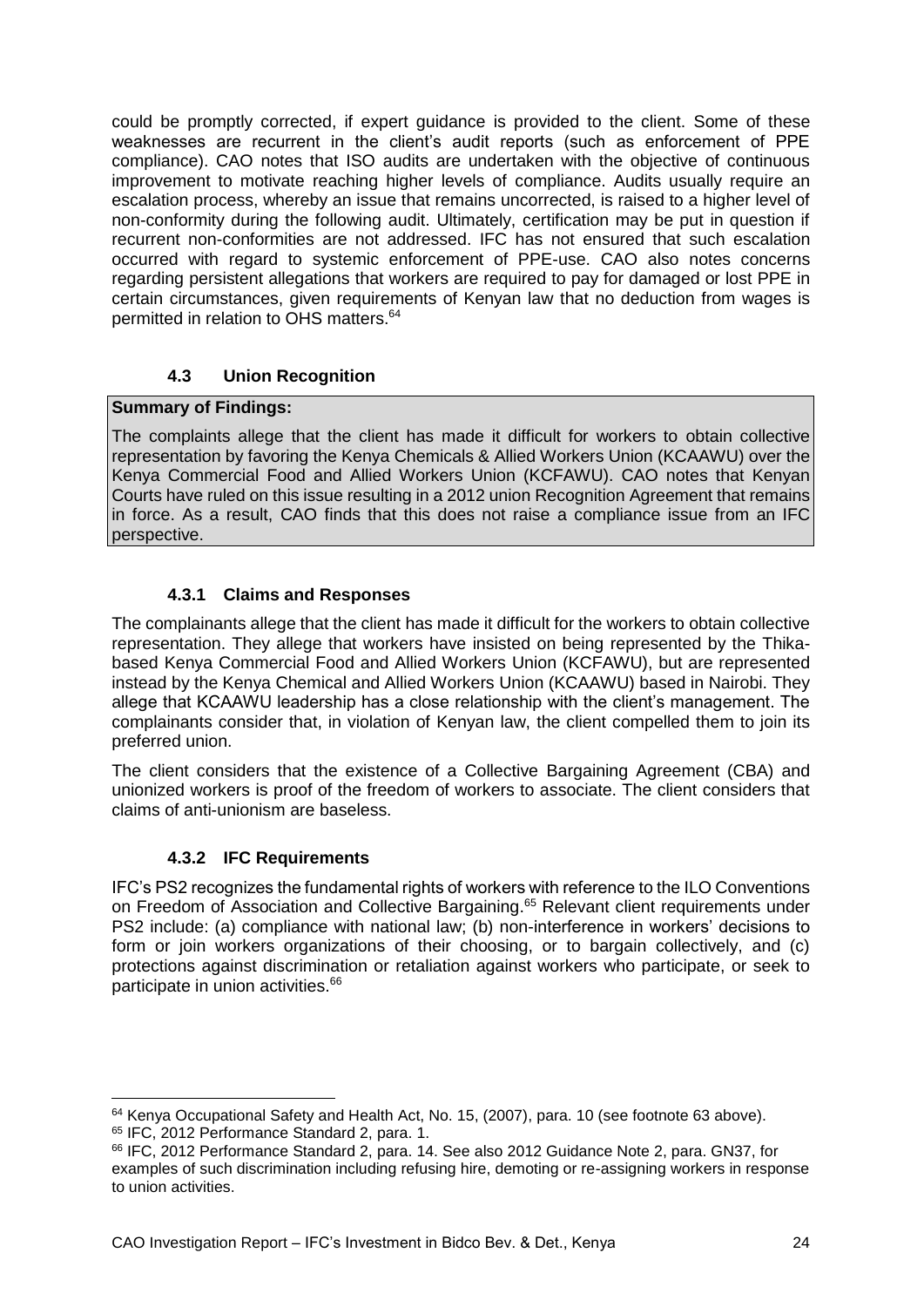#### Background on Kenyan law

Kenyan law recognizes workers' rights to form and join trade unions and employers are required to recognize trade unions for purposes of collective bargaining,<sup>67</sup> if a trade union represents a simple majority of unionisable employees.<sup>68</sup> Requiring a simple majority means that one union can secure exclusive rights to represent unionisable workers; this is called a 'sole union' system. The status of a 'sole union' may result in a situation whereby workers either become members of the recognized union or remain unrepresented for the purposes of collective bargaining. Under Kenyan law, however, a union with a registered CBA can request (via the Ministry) that the employer deduct agency fees (almost equivalent to a membership fee) from wages of unionisable employees who are not members of the union.<sup>69</sup> This provides a way for the union to act on behalf of non-member employees in matters of grievance or other discussions with the client.<sup>70</sup>

### **4.3.3 IFC Review and Supervision**

<span id="page-24-0"></span>IFC's May 2014 ESRS reports that there are 2-3 dominant unions in Kenya that employees are free to join. It also reports that the client and KCAAWU have had a Recognition Agreement since November 2012.<sup>71</sup> IFC reported that prior to this arrangement, the client's workers were not unionized.<sup>72</sup>

In 2016, IFC supervision documentation notes that a CBA with KCAAWU is in place. It also notes that less than 268 employees are represented by KCAAWU, constituting less than 13% of the workforce. IFC reports meeting with a shop steward from KCAAWU to explore the extent of the cooperation between union and employee representatives and the client's management, confirming that the client's management meets with the shop stewards weekly. IFC also reports that the shop stewards regularly compile reports on workers' concerns or issues and present them for discussion and resolution.

IFC states that the union representative it met with was comfortable talking and stated that everything was functioning properly and that the client seemed comfortable with workers joining the union. IFC notes that the discussions between client and union form the basis of the CBA. IFC notes that according to the shop steward the union is kept informed and issues that remain unresolved are escalated to the Ministry of Labour. IFC does not report any tension relating to the choice of union representing the client's workers.

Background on the choice of union (KCFAWU and KCAAWU)

In October 2012, the Industrial Court in Nairobi determined that by 2009 both unions mentioned in the complaint (KCFAWU and KCAAWU) were "fighting a tuff (sic.) war over the

<sup>&</sup>lt;sup>67</sup> Collective bargaining consists of discussions and negotiations between employers and representatives of workers' organizations to agree jointly on working conditions and terms of employment.

<sup>68</sup> Kenya Labour Relations Act, No. 14 of 2007,<https://goo.gl/Vn5KuU> (accessed March 14, 2018, "Kenya Labour Relations Act"), Sections 54-55.

<sup>69</sup> Kenya Labour Relations Act, Section 49.

<sup>70</sup> See Republic of Kenya in the Industrial Court at Mombasa, Cause No. 340 of 2014, Tailors and Textiles Workers Union vs. Ashton Apparels [EPZ] Limited,<https://goo.gl/Q4Ko1o> (accessed March 14, 2018) an "Agency Shop allows an Employer to hire Union and Non- Union Members. Employees need not join the Union, to remain employed. Non- Union Members may however, be required to pay agency fees, to cover the costs incurred by the Trade Union, in negotiating the Collective Bargaining Agreement. It must be noted that Trade Unions in most cases negotiate CBAs which cover all the Unionisable Employees at the workplace, and not merely those who are signed up Members of the Union."

 $71$  A recognition agreement is an agreement by which a company formally recognizes a union for the purpose of collectively bargaining on behalf of the workers

<sup>72</sup> ESRS, Environmental and Social Mitigation Measures.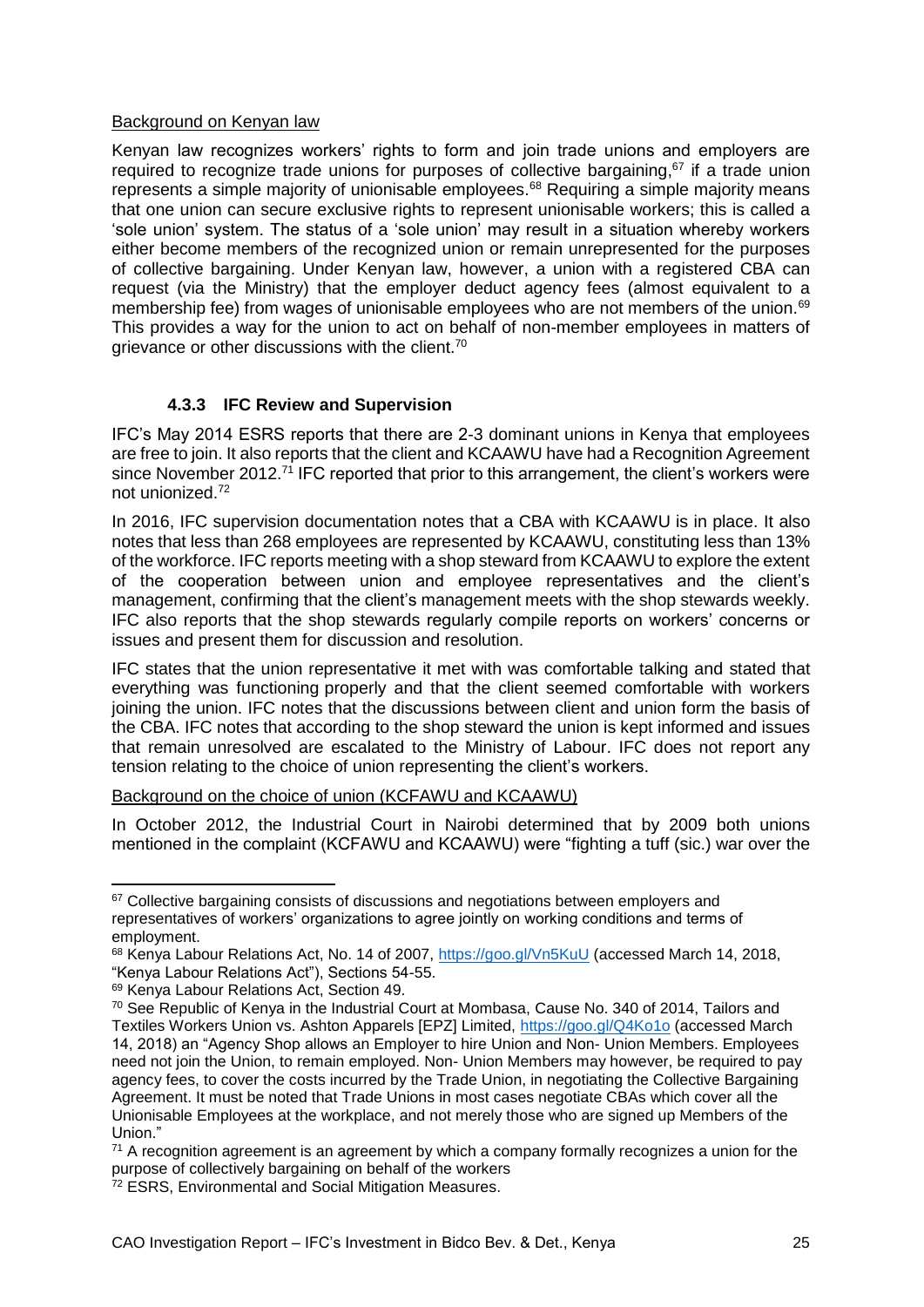proper and valid union to represent the interests of the unionisable employees" and ordered a ballot to determine the workers' preferred union.<sup>73</sup> The ballot was held on November 10, 2012, and was overwhelmingly in favor of KCAAWU (971 votes to 18 votes). As the legal requirement for a simple majority of members of the unionisable workforce was satisfied, the Court ruled on November 23, 2012, that KCAAWU should be recognized.

The Recognition Agreement was signed on December 1, 2012, and considered KCAAWU as the sole labor organization representing the interests of the client's workers in matters concerning wages, work hours and overtime, method of payment, paid leave, duration of employment, collection of dues, retirement and medical benefits, promotion, redundancy, and other generally accepted terms and conditions of service.

On June 15, 2015 a CBA was signed between KCAAWU and the client. The agreement was set to be in effect from June 1, 2014, to May 31, 2016. A new CBA was negotiated and registered on June 7, 2017, and is effective for the period from June 1, 2016, to May 31, 2018.

CAO notes that Kenyan courts have established that employer recognition of a union is a continuous process and other unions can compete for members and challenge recognition.<sup>74</sup> CAO inquired with officials of KCFAWU whether they intended to challenge the position of the current union and was told that KCFAWU has not challenged the Recognition Agreement. As a result, the 2012 Recognition Agreement remains in force.

### **4.3.4 Observations and Findings**

<span id="page-25-0"></span>The complaints allege that the client has made it difficult for workers to obtain collective representation by favoring the Kenya Chemicals & Allied Workers Union (KCAAWU) over the Kenya Commercial Food and Allied Workers Union (KCFAWU). The complainants' concerns regarding the client's recognition of a union that currently represents a minority of workers' is understandable. However, this does not represent a compliance issue from an IFC perspective, given the decision of the courts in 2012 that KCAAWU should be recognized, and the acknowledgment of KCFAWU that KCAAWU remains the legally recognized union for the client's workers.

### **4.4 The Grievance Procedure, Discrimination and Retaliation**

### <span id="page-25-1"></span>**Summary of Findings:**

Throughout the investment cycle, IFC has reviewed the client's grievance handling policies and procedures and advised the client to make improvements to ensure compliance with PS2, para. 20. In particular, IFC noted that the client's 2017 grievance procedure confuses grievance redress with a process for disciplinary, ethical and anti-corruption enforcement. IFC communicated to the client that the grievance procedure in the 2017 HR Manual was a regression and requested corrective actions to bring it back into compliance.

IFC has verified that the client has in place policies against discrimination and retaliation. However, IFC supervision does not provide assurance that the client's policy commitments in

<sup>-</sup><sup>73</sup> See Republic of Kenya in the Industrial Court of Kenya at Nairobi, Cause No. 369 of 2009, Kenya Chemical and Allied Workers Union vs. Bidco Oil Refineries Limited,<https://goo.gl/ktUE8s> (accessed March 14, 2018), Ruling.

<sup>74</sup> See Republic of Kenya in the Industrial Court at Nairobi, Cause No. 1731 of 2011, Kenya Union of Printing, Paper Manufacturers and Allied Workers vs. Packaging Industries Limited and Kenya Chemical and Allied Industries Workers Union,<https://goo.gl/mqK6zX> (accessed March 14, 2018), "the Union is granted recognition if the Union represents the simple majority of the Unionisable Employees. The presence of a simple majority is a continuous requirement, so that if there is a claim by another Trade Union such as the Claimant that the Recognized Trade Union has lost its simple majority, the validity of the existing Recognition Agreement must be questioned."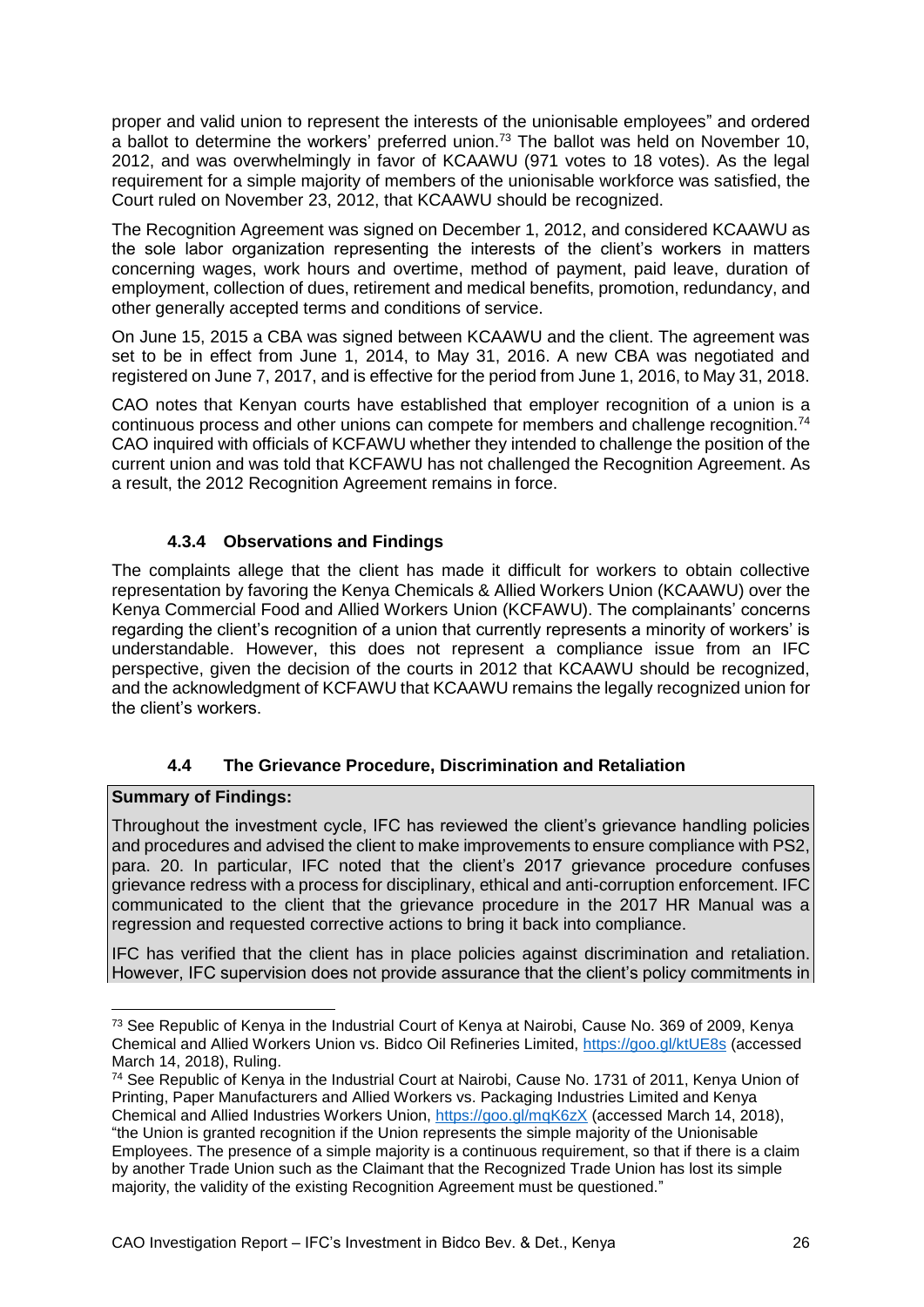these respects are being implemented. CAO's investigation does not provide a basis to determine whether discrimination and retaliation are occurring, however considering publicly available allegations of discrimination and retaliation, CAO finds that further supervision by IFC is required to verify client compliance with the non-retaliation and anti-discrimination requirements of PS2, paras. 14 to 16. While such allegations can be difficult to verify, IFC standards provide for the use of audit and assessment tools to verify compliance in accordance with good international industry practice, as required by PS1, paras. 7 and 23, and Guidance Note 1, para. GN22. In this context, an analysis of potential discrimination comparing salaries, contract terms and seniority between different groups is warranted.

#### **4.4.1 Claims and Responses**

<span id="page-26-0"></span>The complainants present a number of allegations related to lack of grievance redress, reprisal, and discrimination. The complainants allege that employees are not aware of a grievance redress mechanism. They also allege that when they complain, they receive no response or follow-up to the issues raised. They allege that workers fear having their contracts terminated or not renewed if they present grievances. The complainants state that some workers suffer reprisals from management when they voice concerns or make complaints over labor conditions.

The complainants allege that the client discriminates against "Kenyan workers" by employing "Indians at management positions and Kenyans at lower level positions". The complainants allege that "Indian workers' salaries are much higher than Kenyans'". They state that some of the client's employees are "Indians" working illegally on tourist visas.

Workers claim that they are discouraged from joining trade unions, and those who do are denied promotion or access to better health treatment or benefits from the client-sponsored credit services. They claim that members of the union receive shorter contract terms than nonunion members.

The client considers that its grievance mechanism is documented and was reviewed in its different iterations. This is in addition to a recently released new code of ethics.<sup>75</sup> The client recognizes that education about the grievance mechanism is not up to expectation and sensitization could be improved. The client has also put in place a hotline for workers who seek confidentiality.

The client denies any discrimination is occurring against its workers. It states that management positions are occupied by both ethnicities. The client also denies that it employs workers on tourist visas. The client denies any discrimination is occurring against union members.

#### **4.4.2 IFC Requirements**

<span id="page-26-1"></span>PS2 requires clients to provide a grievance mechanism for workers. The client is expected to inform the workers of such mechanism at the time of recruitment and make it easily accessible to them. The mechanism should address concerns promptly without retribution. The mechanism should allow for anonymous complaints (2012 PS2, para. 20).

IFC also requires the client to comply with national laws in countries where national law provides for non-discrimination in employment (2012 PS2, para. 16). IFC requires the client to not make decisions based on personal characteristics (e.g. gender, race, nationality, ethnicity, origins, belief, disability, age, or sexual orientation) unrelated to inherent job requirements. The client is required to base the employment relationship on the principle of equal opportunity and fair treatment, and to not discriminate with respect to any aspects of

 $\overline{a}$ <sup>75</sup> Bidco Africa, Code of Ethics,<https://bit.ly/2kC9UZr> (accessed May 31, 2018).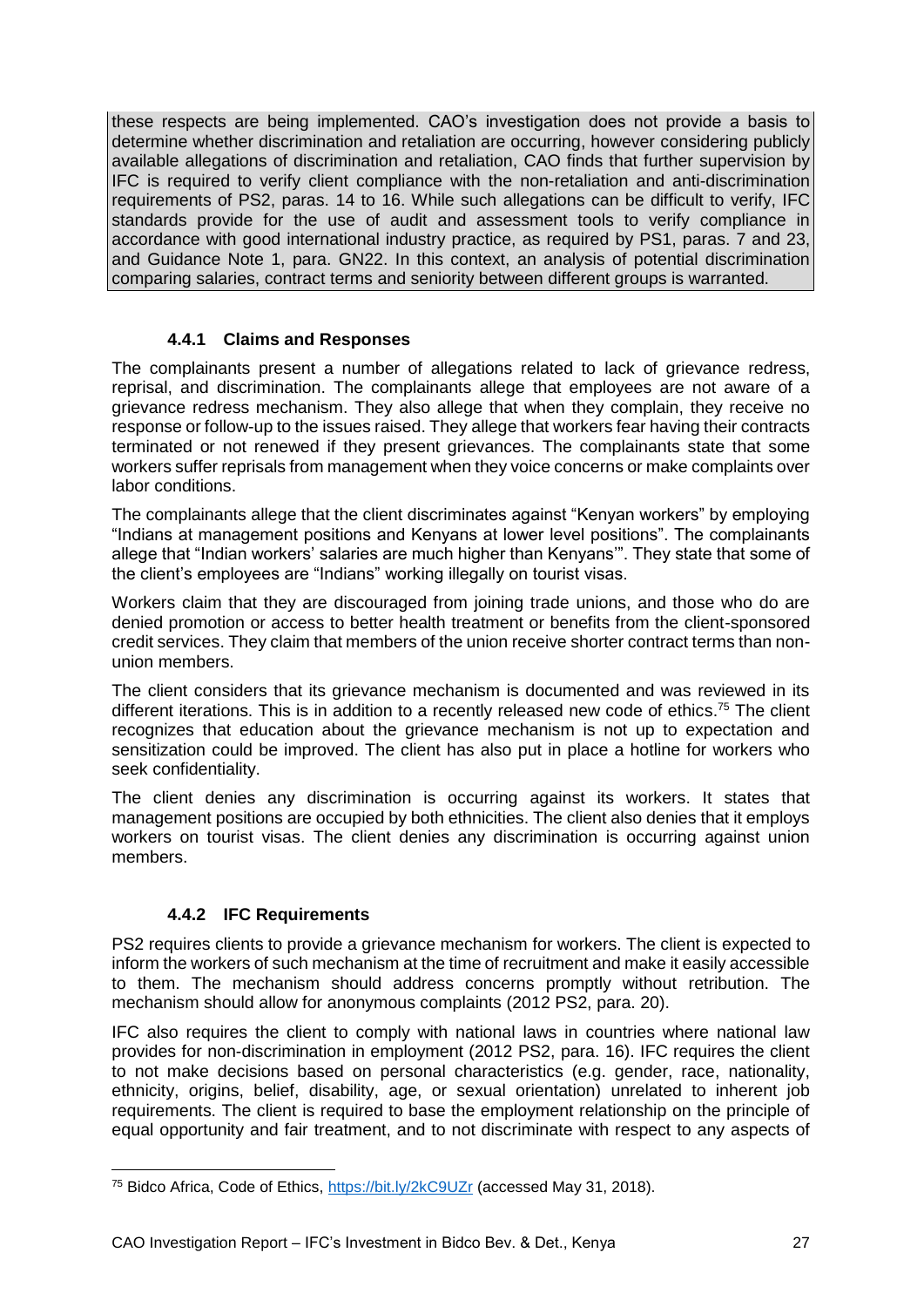this relationship, such as recruitment, working conditions, terms of employment, etc. (2012 PS2, para. 15). Further, IFC requires the client not to discriminate or retaliate against workers who participate or seeks to participate in workers' organization and collective bargaining (2012 PS2, para. 14).

### **4.4.3 IFC Review and Supervision**

#### <span id="page-27-0"></span>IFC pre-investment review

IFC's ESRS notes that the client has an established grievance mechanism, which "includes steps to be taken for workers to raise concerns, discuss solutions, and provide feedback." The ESRS notes that during the induction training awareness-raising on grievance mechanism procedures takes place. The ESRS concludes that the client's grievance mechanism meets PS2 requirements.<sup>76</sup> Nevertheless, IFC and the client agreed to include a grievance mechanism as part of its HR policy.<sup>77</sup>

Concerning discrimination, the ESRS states that the client is "committed to equal opportunities, gender equality, and is against sexual harassment and discrimination," as articulated in its HR Manual.<sup>78</sup> The ESAP does not contain any provisions specific to this issue beyond the general requirement for the client to have HR policies and procedures that are consistent with PS2.<sup>79</sup>

IFC's pre-investment review documentation does not mention concerns regarding retaliation. At the same time, CAO notes available information which includes allegations similar to those raised by the complainants. For example: Kenya's parliamentary record from 1997 and 2001 includes allegations that the client had prevented workers from joining a union and that workers were threatened if they attempted to join a union.<sup>80</sup> News reports from 2011 indicate that workers went on strike protesting "poor working conditions, harassment by senior managers and inadequate wages."<sup>81</sup> An unfair dismissal case lodged by two former workers in 2011 alleged that the client had terminated their employment on the basis that they had encouraged other workers to go on strike.<sup>82</sup> KCAAWU representatives advised CAO that they believed discrimination was occurring during the period before the signature of the Recognition Agreement in 2012. Strikes and protests over pay and working conditions were reported in 2015.<sup>83</sup> In this context, CAO was presented with a document issued by the client's management in April 2015 warning workers of disciplinary and legal action should they participate in a strike. CAO found no evidence that IFC was aware of any of the above information.

Available documentation shows that IFC's pre-investment review of PS2 requirements on grievance mechanism and discrimination focused on the client's HR policies and did not consider their implementation. IFC's pre-investment review did not address aspects of

<sup>76</sup> ESRS, Environmental and Social Mitigation Measures.

<sup>77</sup> ESAP, Action Item 7.

<sup>78</sup> ESRS, Environmental and Social Mitigation Measures.

<sup>79</sup> ESAP, Action Item 7.

<sup>80</sup> National Assembly Official Report Question N. 684 Union for Bidco Workers (October 21, 1997), <https://bit.ly/2xtUgbZ> (accessed May 11, 2018); National Assembly Official Report Question N. 301 Action Against Bidco Management (June 06 and 07, 2001),<https://bit.ly/2JhT93L> and <https://bit.ly/2zvB9ir> (accessed May 11, 2018).

<sup>81</sup> The Star, September 6, 2011, "Kenya: Thika Bidco Workers Stage Strike",<https://bit.ly/2sn3ktX> (accessed May 31, 2018).

<sup>82</sup> See Republic of Kenya in the Employment and Labour Relations Court at Nairobi, Cause No. 1961 of 2011, Robert Kipkemboi Kirwa and Patrick Isaac Injendi vs. Bidco Oil Refineries Limited, <https://bit.ly/2m9cEhB> (accessed March 14, 2018).

<sup>83</sup> Citizen Digital, March 24, 2015, "BIDCO Workers Down Tools Over delayed, Poor Pay", <https://bit.ly/2zrzryN> (accessed March 14, 2018).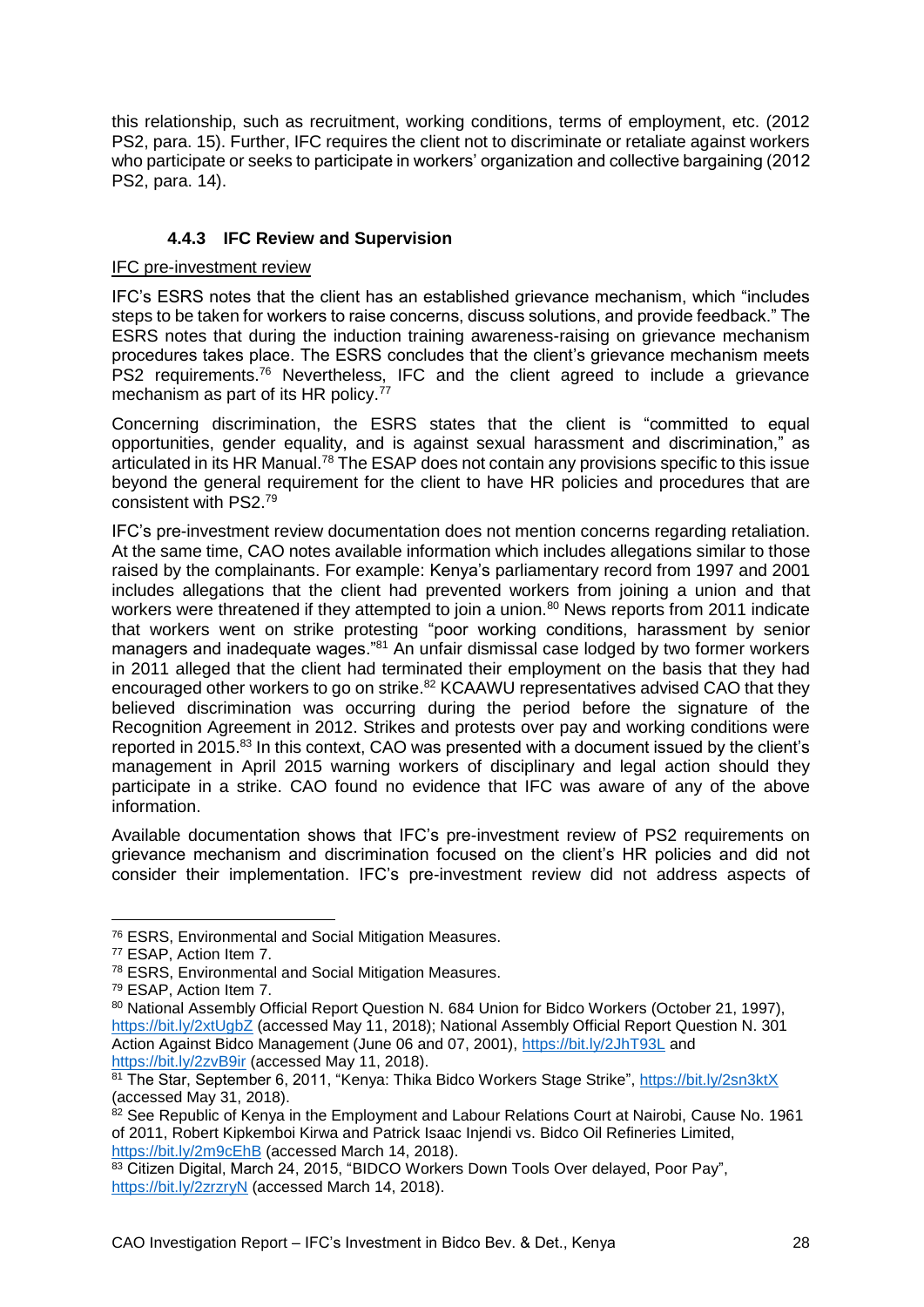retaliation although information was available in public records to indicate this was an area of concern.

#### IFC supervision

IFC's October 2016 supervision document notes a site visit and an interview with a worker and HR staff to find out whether the new grievance mechanism was functioning as expected. This document does not mention the labor grievances or strikes that were reported in 2015. Nevertheless, IFC notes that the number of grievances reported by the client declined sharply. IFC also reports that this was difficult to confirm from the register provided.

During discussions with CAO, IFC stated that following its advice, by March 1, 2016, the client had adopted a new grievance handling policy. The new policy's first step emphasizes dialogue for resolution (verbal complaints) at the workshop level and the presence of a personal representative (who must be an employee) in case of escalation. IFC also stated that it had advised the client to maintain more comprehensive reports on the resolution of grievances and noted to CAO that the client did this.

The client's 2017 revision of the HR Manual included a Complaint and Grievance Procedure, which are of a disciplinary nature. In February 2018, IFC advised the client that this revised grievance procedure was not compliant with PS2. IFC considered the tone and language focused on enforcement rather than on employees' right to complain or log a formal grievance, either openly or anonymously. Grievances are characterized as breaches of the client's governing documents and are recorded as compliance incidents. IFC informed CAO that this was communicated to the client, pointing out the regression and requesting a commitment to bring the grievance procedure back into compliance. IFC further informed CAO that it will request from the client monthly or quarterly reporting until IFC is satisfied that the grievance procedure adopted are PS2-compliant.

Concerning discrimination and retaliation, IFC's October 2016 supervision documentation notes the client's commitment to non-discrimination, equal opportunity and gender equality. IFC reports that the client employed 1728 workers, of whom 18 were expatriates. IFC received the client's 2017 HR Manual, which contains language condemning discrimination including in the hiring, remuneration, access to training, promotion, termination or retirement based on race, national or territorial or social origin, caste, birth, religion, disability, gender, sexual orientation, family responsibilities, marital status, political opinions, age or any other condition that could give rise to discrimination. CAO's discussion with the KCAAWU union representative, indicated that currently, unlike prior the Recognition Agreement in 2012, this union believed that no discrimination is occurring.

The client's HR manual as submitted to IFC states that the client shall ensure that union members, representatives of workers and any personnel engaged in organizing workers are not subjected to discrimination, harassment, intimidation or retaliation for being union members, representatives of workers or engaged in organizing workers.

IFC informed CAO that it did not assess or investigate whether discrimination or retaliation was occurring against the client's workers alleging that this would require other means of verification such as witnesses, corroboration, audits and interviews with workers.

#### **4.4.4 Observations and Findings**

<span id="page-28-0"></span>Throughout the investment cycle, IFC has reviewed the client's grievance handling policies and procedures and advised the client to make improvements to ensure compliance with PS2, para. 20. In particular, IFC noted that the client's 2017 grievance procedure confuses grievance redress with a process for disciplinary, ethical and anti-corruption enforcement. IFC communicated to the client that the grievance procedure in the 2017 HR Manual was a regression and requested corrective actions to bring it back into compliance with PS2, para. 20.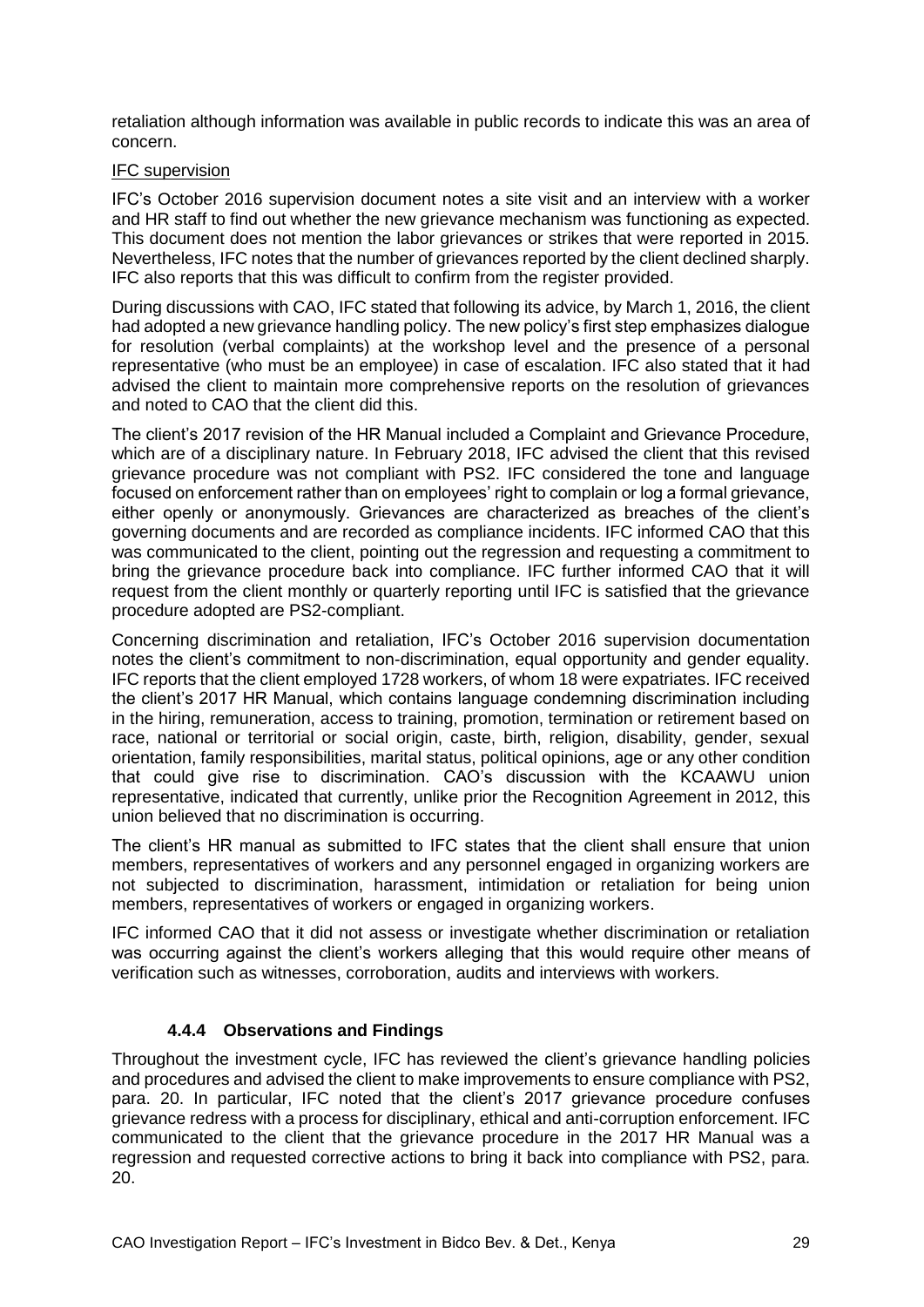IFC has also verified that the client has in place policies against discrimination and retaliation. However, IFC supervision does not provide assurance that the client's policy commitments in these respects are being implemented. CAO's investigation does not provide a basis to determine whether discrimination and retaliation are occurring, however, considering publicly available allegations of discrimination and retaliation, CAO finds that further supervision by IFC is required to verify compliance with the non-retaliation and anti-discrimination requirements of PS2, paras. 14 to 16. While such allegations can be difficult to verify, IFC standards provide for the use of audit and assessment tools to verify compliance in accordance with good international industry practice, as required by PS1, paras. 7 and 23, and Guidance Note 1, para. GN22. In this context, CAO finds that an analysis of potential discrimination comparing salaries, contract terms and seniority between different groups is warranted.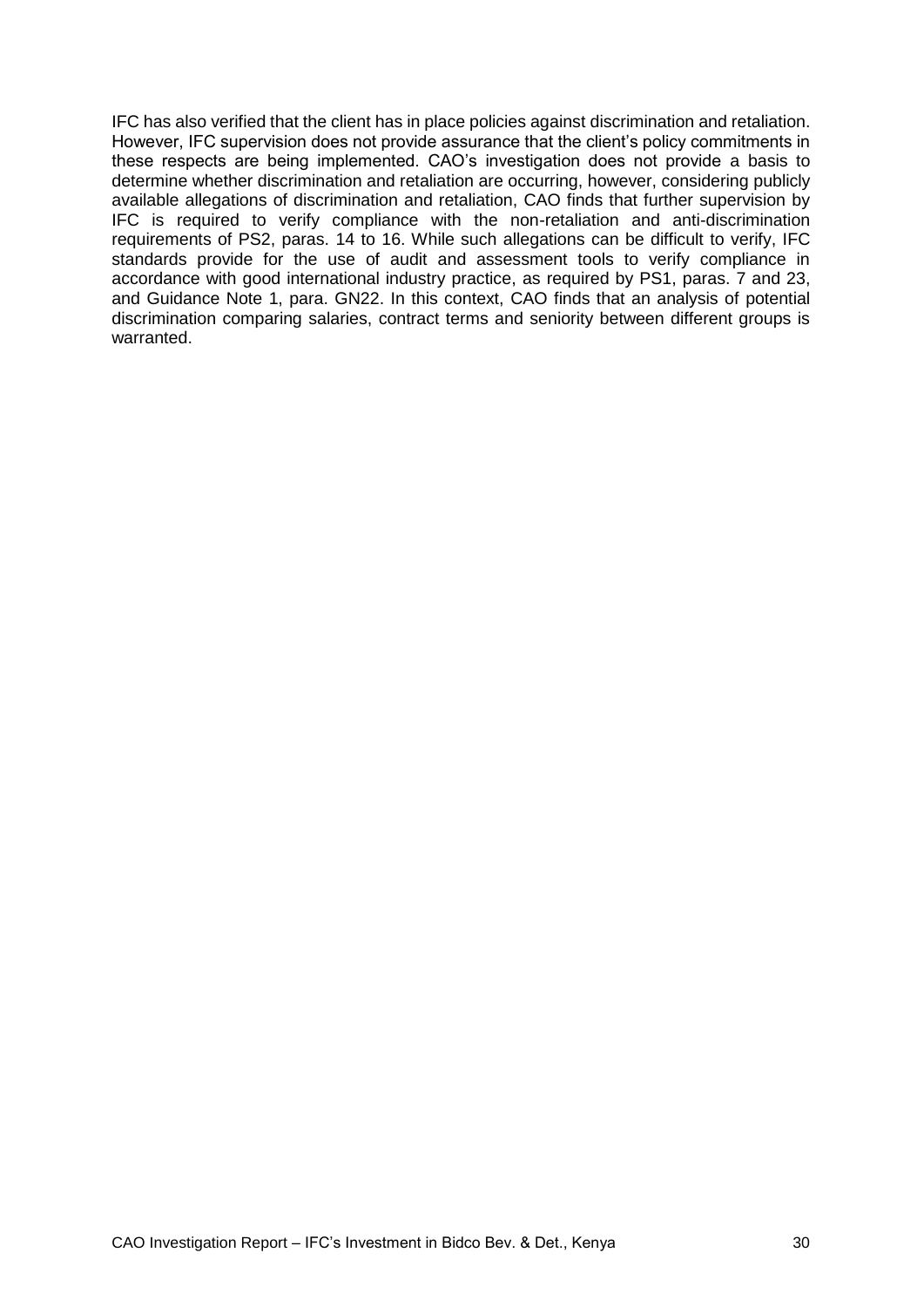#### **5. Conclusion**

<span id="page-30-0"></span>This report provides CAO's analysis of IFC's application of its environmental and social standards to an investment in Bidco Africa Limited, a Kenyan private limited liability company. IFC's investment was designed to support the expansion of the client's fast moving consumer goods business. IFC commenced its pre-investment E&S review of the client in 2013 and approved the investment in 2014. First disbursement occurred in June 2016.

The report responds to a complaint filed by a group known as Bidco Truth Coalition on behalf of current and former workers of the client. The complaint raised several issues, which were grouped into four overarching categories: i) terms of employment and termination of casual workers; ii) occupational health and safety conditions; iii) union recognition; and, iv) the client's grievance procedure, discrimination and retaliation. CAO's review noted two predominant compliance failures related to these issues as well as some positive developments.

**Concerning the client's employment and termination of casual workers**, CAO finds that IFC's review and supervision was not sufficient to provide assurance that the client's employment policies were consistent with national law as required by PS2, paras. 8 and 9.

CAO also finds that IFC has not ensured that payments to former casual workers upon termination were consistent with Kenyan legal requirements as provided by the Employment Act. Similarly, CAO finds that IFC has not ensured that casual workers who were converted to regular employment were properly credited with benefits accrued during their period of casual employment. Given findings of Kenyan courts that the client has unfairly dismissed and under compensated former casual workers in a number of instances, CAO finds that an audit of the client's employment practices against Kenyan law, including an assessment of possible under compensation of former casual workers is necessary.

The decision to terminate this group of workers, albeit with an intention to rehire many and provide employment security, raises questions as to the application of the PS2 requirements on retrenchment. CAO finds no evidence that IFC drew the client's attention to this issue or considered how the requirements for retrenchment under PS2 should be applied to this case. This was not consistent with the requirements of PS2, paras. 18 and 19.

**Concerning occupational health and safety**, CAO finds that IFC properly assured itself at pre-investment that risks and potential hazards to workers, were adequately identified. A system was required to provide workers with a safe and healthy work environment including preventive and protective measures, OHS training, and emergency preparedness and response arrangements. This is in compliance with PS2, para. 23.

However, CAO finds that IFC lacks assurance that the client is systematically implementing preventive and protective measures according to good international industry practice. Similarly, CAO finds that IFC lacks assurance that the client has in place adequate systems for reporting on accidents and incidents, analyzing their root causes and implementing corrective measures. Thus, CAO finds that IFC has not provided adequate supervision in relation to OHS requirements of PS2 and the EHS Guidelines.

**Concerning union recognition**, CAO notes that Kenyan Courts have ruled on this issue resulting in a 2012 union Recognition Agreement that remains in force. As a result, this is not a compliance issue.

**Concerning the client's grievance procedure, discrimination and retaliation**, CAO finds that throughout the investment cycle, IFC has reviewed the client's grievance handling policies and procedures and advised the client to make improvements to ensure compliance with PS2, para. 20. In particular, IFC noted that the client's 2017 grievance procedure confuses grievance redress with a process for disciplinary, ethical and anti-corruption enforcement. IFC communicated to the client that the grievance procedure in the 2017 HR Manual was a regression and requested corrective actions to bring it back into compliance.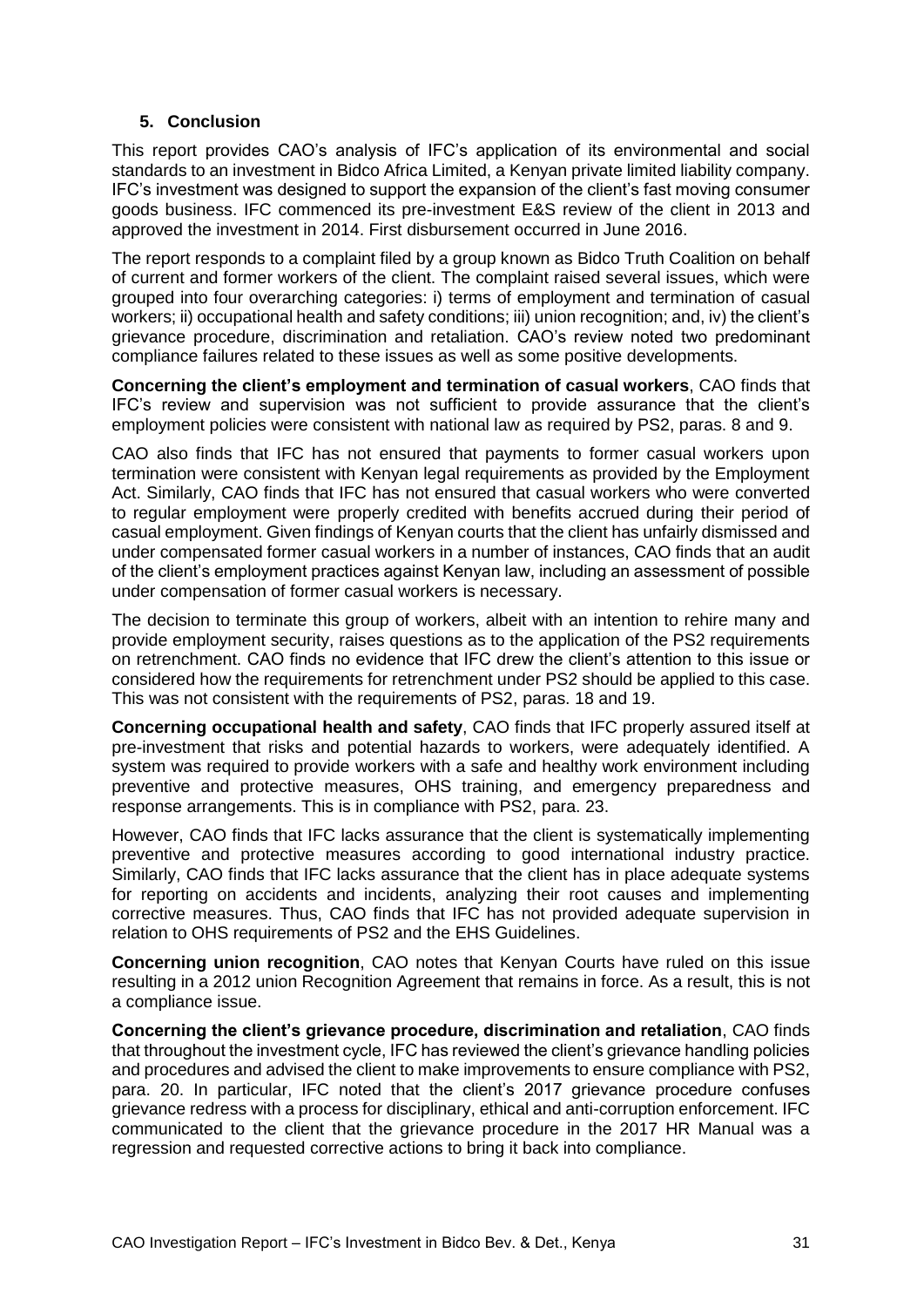IFC has also verified that the client has in place policies against discrimination and retaliation. However, IFC supervision does not provide assurance that the client's policy commitments in these respects are being implemented. CAO finds that further supervision by IFC is required to verify compliance with the non-retaliation and anti-discrimination requirements of PS2, paras. 14 to 16. While such allegations can be difficult to verify, IFC standards provide for the use of audit and assessment tools to verify compliance in accordance with good international industry practice, as required per PS1, paras. 7 and 23, and Guidance Note 1, para. GN22.

CAO has identified a number of underlying causes of IFC's non-compliance in this case.

**Lack of labor expertise**. The IFC team did not involve labor expertise during its preinvestment review or supervision of the investment. The lack of specialist labor expertise (either staff or consultants) on the IFC team contributed to a situation in which PS2 related risks and impacts did not receive necessary attention. Adequate staffing is crucial to the effectiveness of IFC's E&S mandate. While labor expertise will not be required for every investment the principle of review and supervision that are commensurate to risk requires specialist expertise in relation to projects with flags for labor risk. In this case a large workforce and reports of labor related grievances presented such flags.

**Over reliance on client documentation and self-assessment.** IFC's pre-investment review of the client's approach to human resources management was based primarily on client policy documentation and self-assessment. Other relevant sources of information were not considered or required. For example: (a) IFC did not require a labor audit to verify implementation of the client's policies and procedures or their consistency with national law; (b) IFC did not conduct legal due diligence in relation to labor issues as a result of which ongoing court cases between the client and former workers regarding unfair dismissal and under compensation were not identified; and (c) Media reports of labor disputes, and other allegations of unfair labor practices involving in the client were not reviewed.

At the same time, CAO notes **positive developments**, arising from IFC's engagement with the client. During the course of this investigation, CAO noted that IFC increased the intensity of its supervision efforts. This led to improvements in relation to OHS issues and the grievance procedure. Regarding OHS, CAO notes that the client is operating at a higher standard than many other companies in Kenya but still short of good international industry practice. In this context there are opportunities for IFC to provide practical advice to its client on how to achieve its higher standards. CAO also notes constructive advice that IFC has provided in relation to the grievance procedure.

CAO will keep this case open and will monitor IFC's response to the investigation findings.